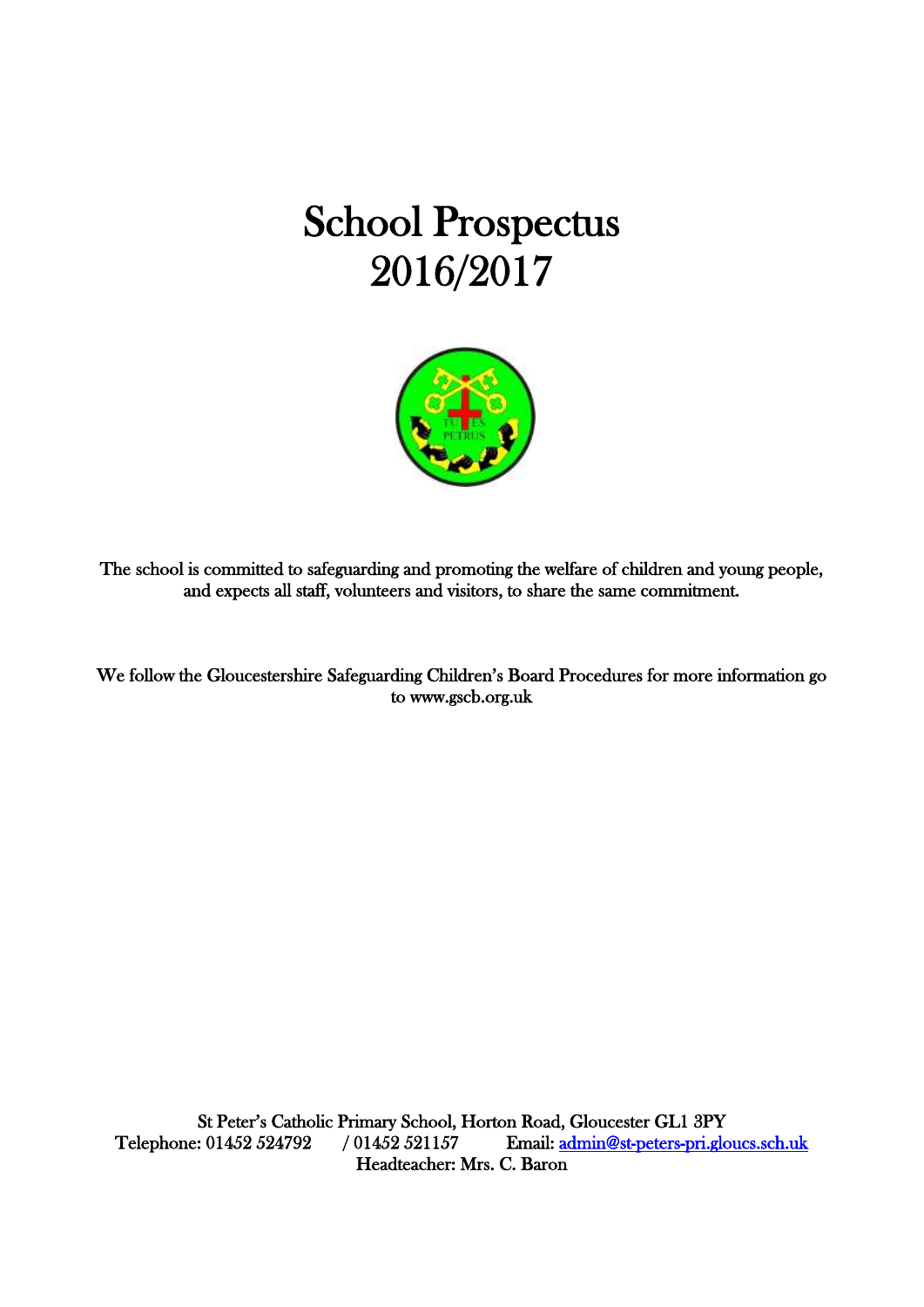#### CONTENTS

| Page $1-2$ |                  | Front Cover & Contents List                                         |
|------------|------------------|---------------------------------------------------------------------|
| Page       | 3                | Introduction by Chair of Governors                                  |
| Page       | $\boldsymbol{4}$ | Introduction by Headteacher                                         |
| Page       | -5               | Mission Prayer & Golden Rules                                       |
| Page $6-9$ |                  | <b>Admission Policy</b>                                             |
| Page       | $10-11$          | <b>Staff and Governor List</b>                                      |
| Page       | 12               | <b>Term Dates &amp; School Times</b>                                |
| Page       | 13               | Religious Education                                                 |
|            | 14               | <b>Early Years and Foundation Stage</b>                             |
|            | $14 - 15$        | Literacy                                                            |
|            | 16               | Numeracy                                                            |
|            | 17               | Science                                                             |
|            | 18               | <b>ICT</b>                                                          |
|            | 18               | <b>History</b>                                                      |
|            | 18               | Geography                                                           |
|            | 19               | Design & Technology                                                 |
|            | 19               | <b>Physical Education</b>                                           |
|            | 20               | Music                                                               |
|            | 21               | Personal, Social, Health and Citizenship Development, Sex Education |
|            | 22               | Art                                                                 |
|            | 22               | Homework                                                            |
|            | 23               | <b>Gifted and Talented</b>                                          |
|            | 23               | <b>Special Educational Needs</b>                                    |
|            | 24               | <b>Accessibility Plan</b>                                           |
|            | 25               | Behaviour                                                           |
|            | 26               | School Council                                                      |
|            | 26               | School Uniform                                                      |
|            | 27               | Jewellery                                                           |
|            | 27               | <b>Personal Possessions</b>                                         |
|            | 27               | Absence from School                                                 |
|            | 28               | <b>Illness and Accident</b>                                         |
|            | 28               | Medicine                                                            |
|            | 29               | <b>Personal Accident Insurance</b>                                  |
|            | 29               | <b>Child Protection</b>                                             |
| Page       | 29               | School Meals & Healthy Snacks                                       |
|            | 30               | <b>Visiting School</b>                                              |
|            | 30               | Parent Help in School                                               |
|            | 30               | <b>Friends Association</b>                                          |
|            | 31               | <b>Charging Policy</b>                                              |
|            | 31               | Transport to and from School                                        |
|            | 31               | Data Protection                                                     |
|            | 32               | Home/School Agreement                                               |
|            | $33 - 34$        | <b>Information Sheet</b>                                            |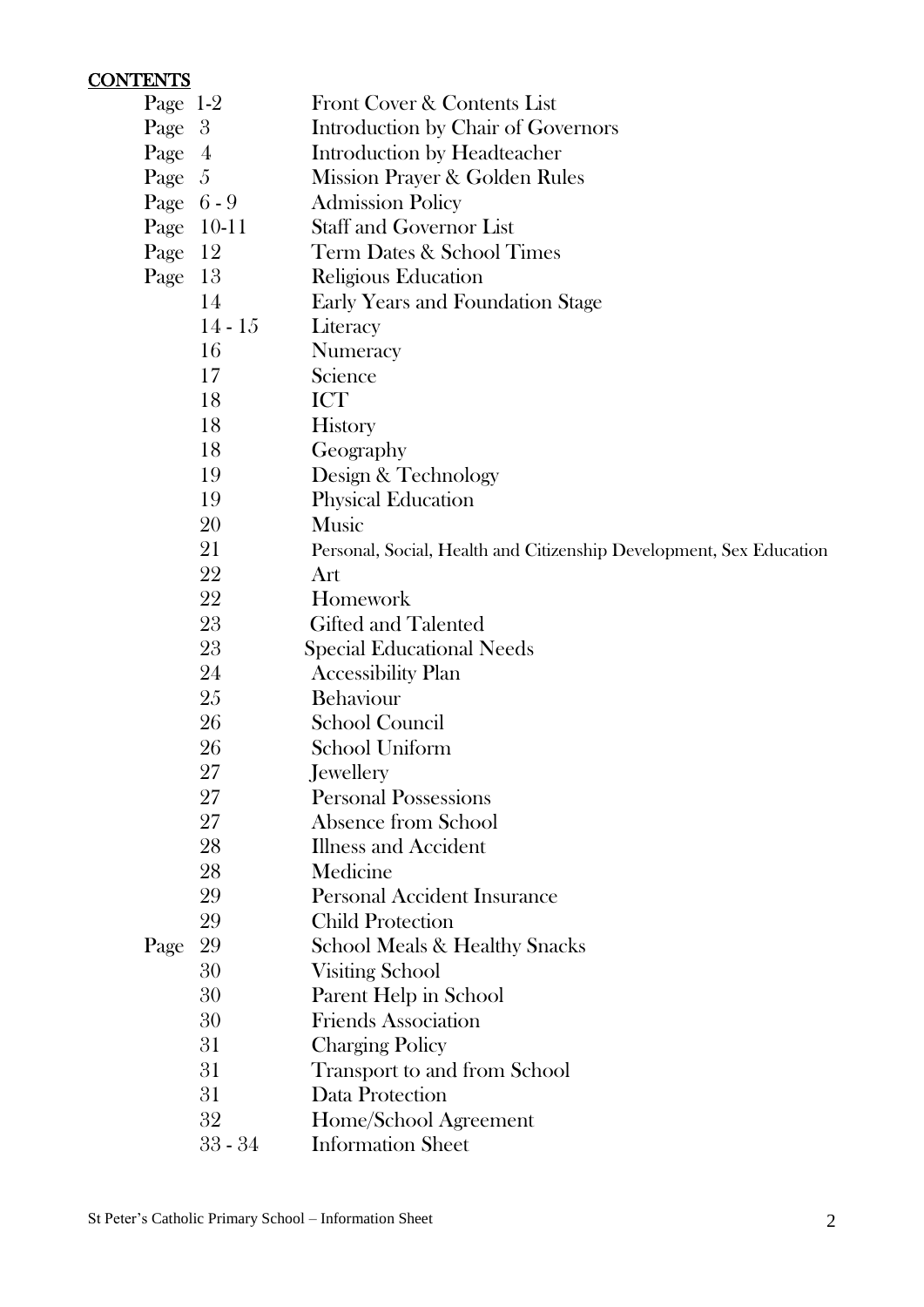#### WELCOME

#### TO

#### ST PETER'S CATHOLIC PRIMARY SCHOOL

Dear Parent/Carers

St Peter's Primary School is set at the heart of both the Catholic community and the city as part of successful Catholic Education system covering 4 up to 18 years. The Primary and St Peter's High School and Sixth Form Centre work together to support our young people in their development both educationally and spiritually.

The vision for St Peter's Primary School is to be a great learning-in-faith community in constant pursuit of excellence through an enjoyable and challenging educational experience. We also are entering a new chapter in the history of St Peter's Primary school with the building of an exciting new school to continue the future care and education of our young children.

The whole of the leadership team, all staff and the Governors hope your children will flourish and develop from the education provided here at St Peter's Primary through being part of the Catholic community and education system as we encourage all to live in Gods way.

Yours faithfully,

*James Evans*

James Evans Chair of Governors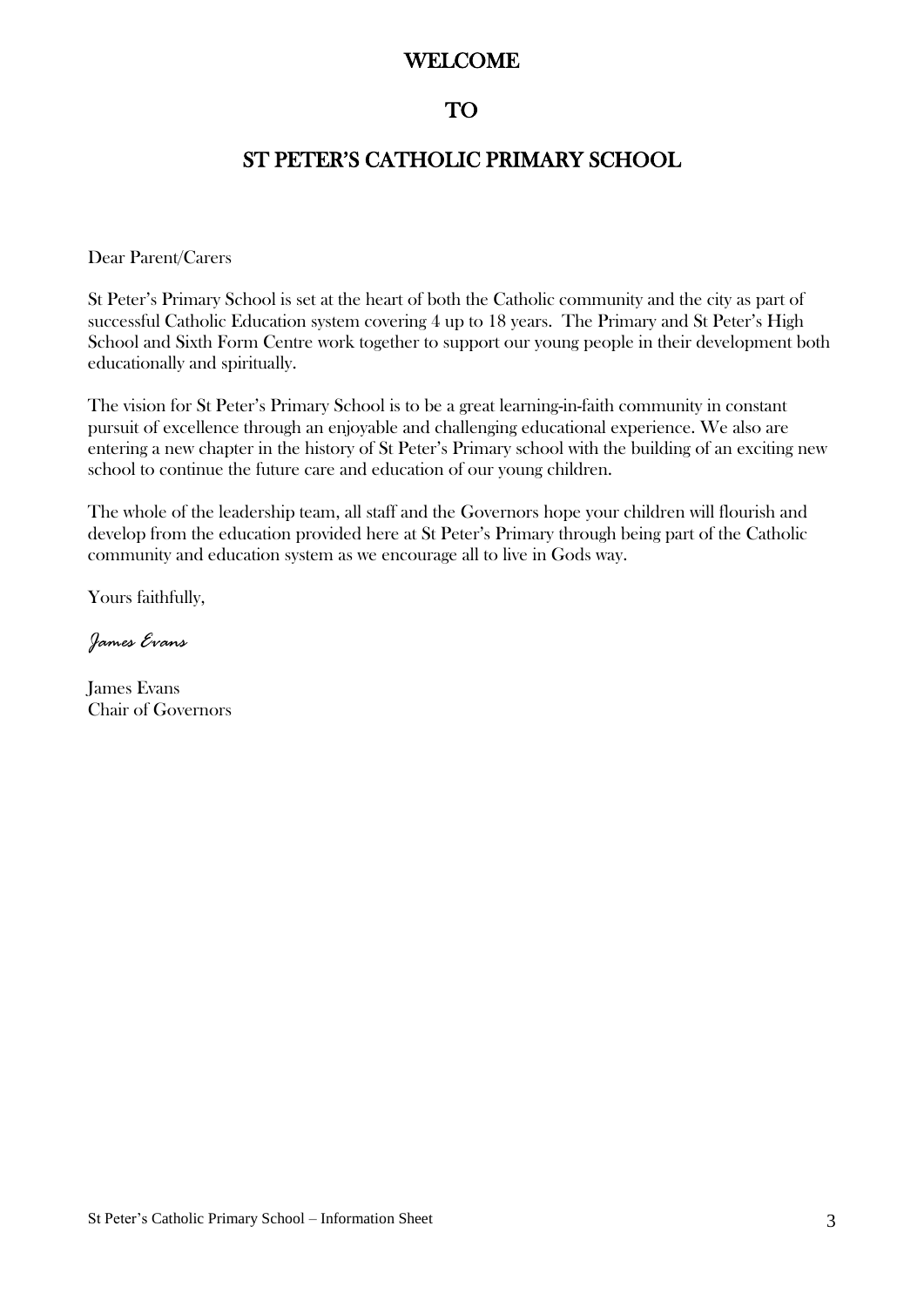Dear Parents/ Carers,

St Peter's Catholic Primary School is a two-form entry primary school situated near the centre of Gloucester City and the only Catholic primary school in Gloucester. We are a multi-cultural school which celebrates pupil diversity in a warm, welcoming, enriching and spiritual learning environment.

Your child's spiritual and educational development are of great importance to us and this is reflected in our vision statement in which we aim to be a 'Learning in Faith Community in Constant Pursuit of Excellence and Enjoyment'. Through spiritual development we will help your children to understand the important role that God and Jesus play in our daily life and we will provide them with many opportunities to explore their spirituality. As our faith is at the centre of their learning we have an ongoing focus on the 'Core Values' that Jesus gave to us through the Beatitudes. These values help us to live our lives like Jesus. We also want your children to be successful learners and to leave St Peter's Primary School with the skills and confidence to follow and achieve their aspirations. Every child matters at St Peter's Primary School and to this end the teachers involve the children in planning learning experiences and ensure that the needs of every child are met through well planned work delivered in a safe, caring and engaging environment. Their social, moral, cultural and physical development and their general well-being is also of importance. These developmental needs are met through exciting, dynamic and motivating learning experiences across the curriculum.

At St Peter's we work in partnership with you, the parents. You are the first educators of your children and your support and involvement in your child's learning is crucial. We operate an open door policy because we want you to continue to be involved in your child's learning at school. Your thoughts and viewpoints are always important to us, so please do not hesitate to speak to your child's class teacher or myself at any time.

I look forward to getting to know both you and your child while you are part of St Peter's Catholic Primary School and hope you will soon experience the pride that myself, the staff, pupils and governors feel of belonging to this great school.

*Carol Baron* Headteacher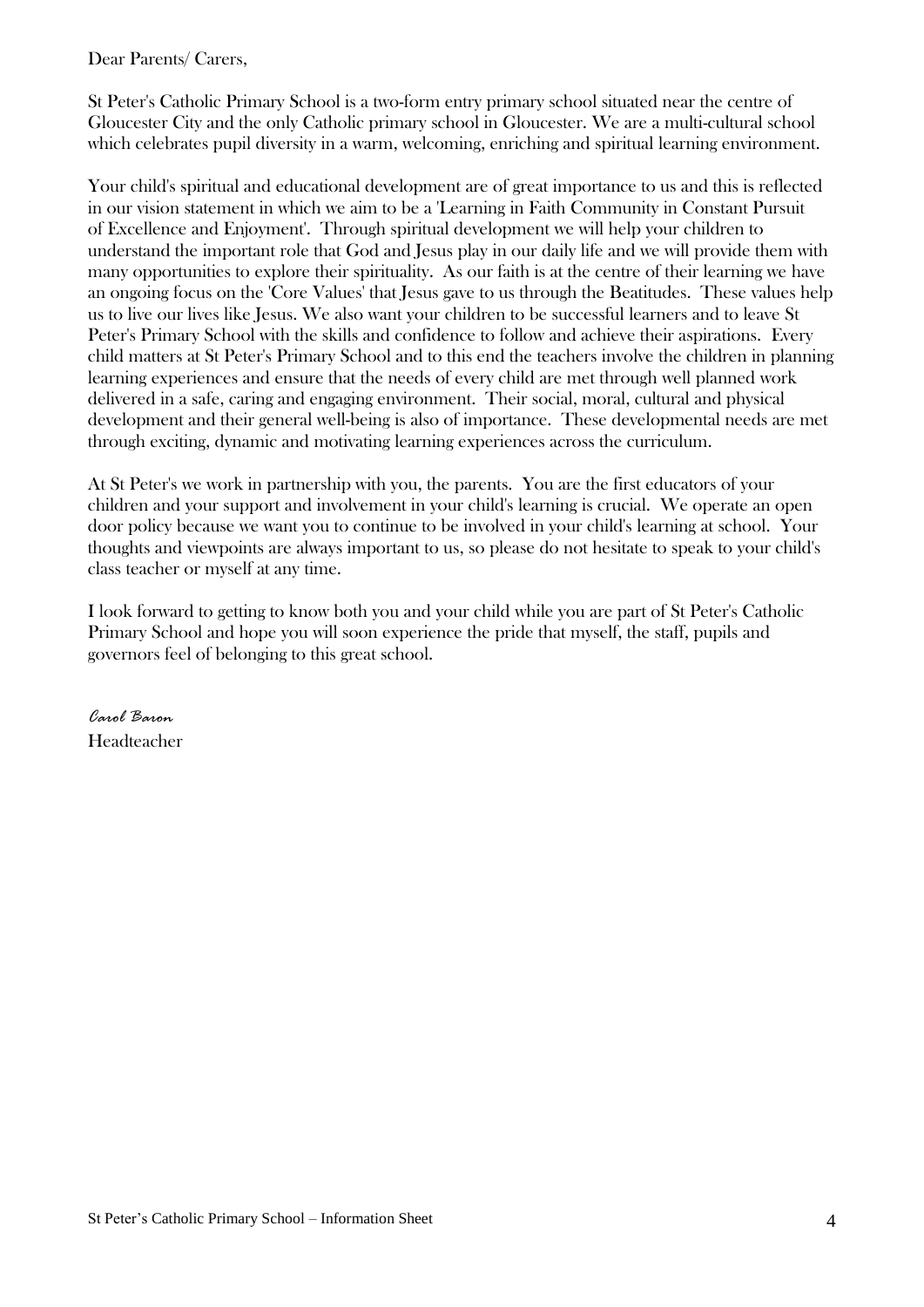#### Mission Prayer

Dear Lord, Help us to grow and develop in love and respect for one another, learning and wisdom and the faith, hope and love of God So that we all live life to the full. Amen

#### Golden Rules

At St Peter's Catholic Primary School our golden rules are at the core of our school and community. At the start of each academic year, class teachers and school staff discuss the golden rules with their class to ensure clear understanding and an agreed interpretation of the golden rules. Our golden rules are:

- $\triangleright$  We look after ourselves and one another.
- $\triangleright$  We look after all the things around us, wherever we are.
- $\triangleright$  We try to do our best.

Because we love one another as Jesus loves us.

Our golden rules are displayed around the school and form the basis of class rules, which teachers will display in their classrooms, after they have been negotiated with the children.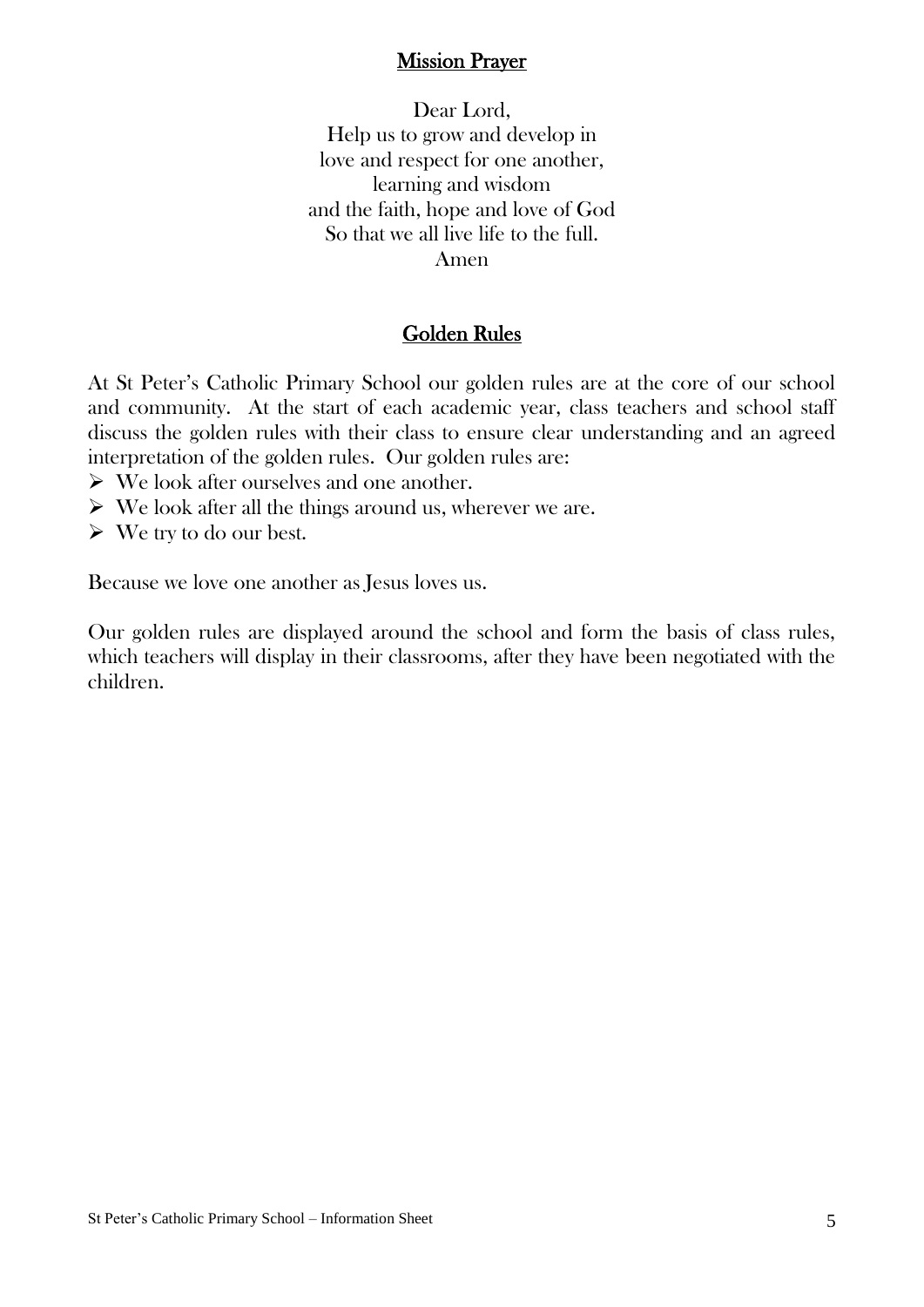

 Diocese of Clifton St Peter's Catholic Primary School, Gloucester Horton Road, Gloucester, GL1 3PY Email: [admin@st-peters-pri.gloucs.sch.uk](mailto:admin@st-peters-pri.gloucs.sch.uk)  Telephone: 01452 524792 Headteacher: Mrs C Baron ADMISSION POLICY 2017/2018

**Mission Statement LIVE – LOVE – LEARN Dear Lord, Help us to LIVE life to the full by being active in our community, help us to LOVE one another as we wish to be loved, and help us to LEARN to make the right choices in life Amen**

St Peter's is a Catholic voluntary aided primary school, which was established by the Diocese of Clifton to serve the parishes of St Peter, Gloucester; St Augustine, Matson; English Martyrs, Tuffley and Our Lady, Newent. The Governing Body, acting in accordance with the Code of Practice and in partnership with Clifton Diocese and the Local Authority is responsible for the admission of pupils.

- 1. The Published Admission number for the Reception Year (2017/2018) is 60 pupils. Pupils are normally admitted in the September of the school year in which they reach their fifth birthday. However they are not required to attend school until the beginning of the term after their fifth birthday and so in appropriate cases admission may be deferred until the beginning of the spring and summer terms. If parents wish a deferment they should indicate so when accepting the offer of a place.
- 2. The parents of a summer born child (i.e. born between  $1^*$  April and  $31^*$  August) may choose not to send that child to school until the September following their  $5<sup>th</sup>$ birthday. Parents of these children may apply for them to be admitted to reception rather than to year 1. If a parent is applying for a place for a child outside their normal age group, they should apply for a place in the normal age group AND submit a request to apply outside the normal age group at the same time. A response to the request for delayed admission will be given before the Primary Allocation Day. Parents will be asked to provide supporting information for their application, together with professional evidence if relevant. The final decision lies with the admission authority who must agree that it would be in the best interests of the child. Once a child has been admitted to a year group outside their chronological year group, they will normally continue with this group throughout their schooling.
- 3. Applications for a reception place at the school should be made to the Admissions and Transfer Team (0-16) at Gloucestershire Local Authority (LA), Shire Hall, Gloucester, GL1 2TP [\(www.gloucestershire.gov.uk/schooladmissions\)](http://www.gloucestershire.gov.uk/schooladmissions)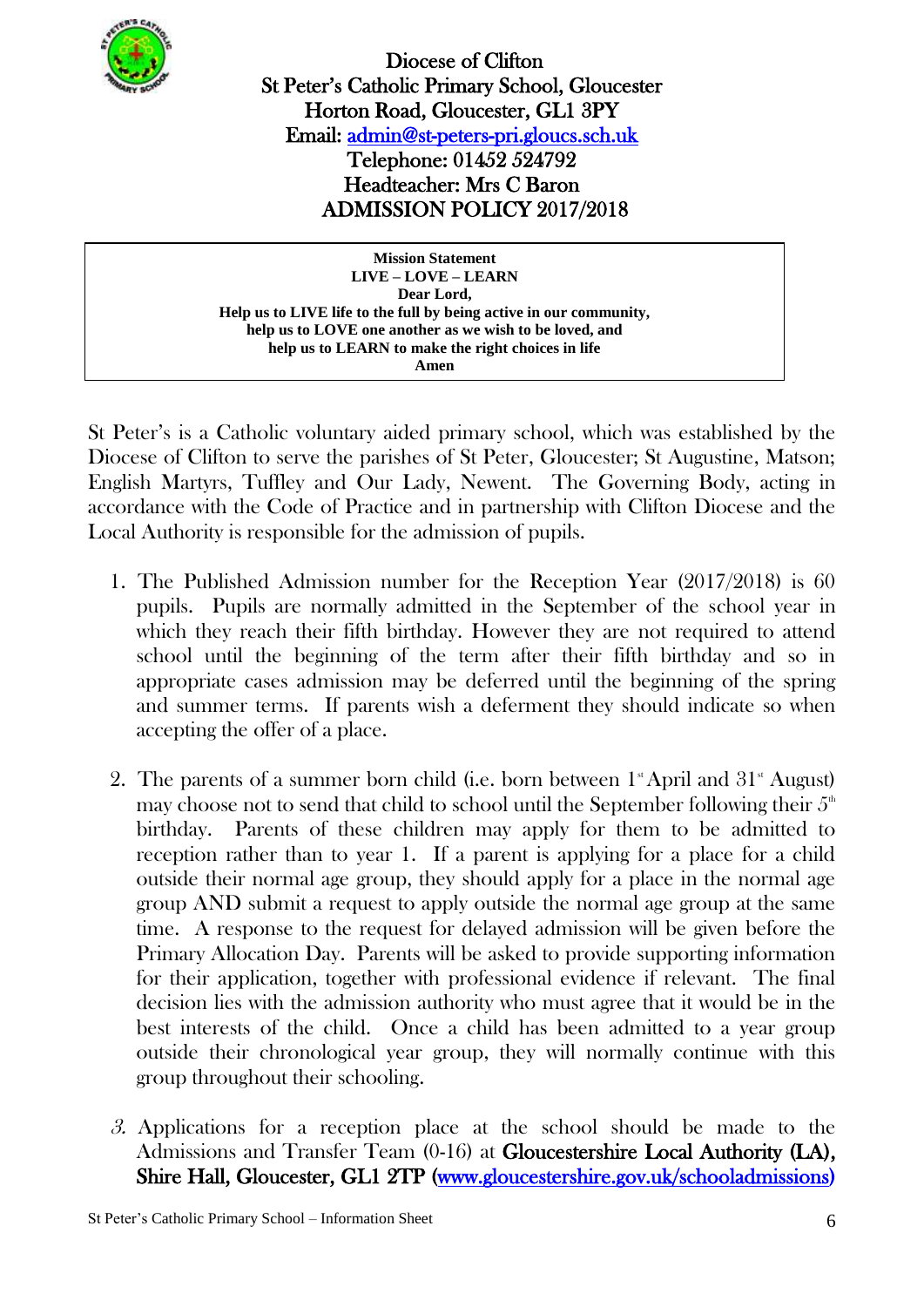and for Reception by  $15<sup>th</sup>$  January 2017. Gloucestershire LA will then send details of those children whose parents have expressed a preference for St Peter's to the Clerk to Governors at the school. The Governing Body will then refer to any supplementary information necessary to apply their faith or sibling oversubscription criteria as listed under section 5 of this policy e.g. Baptism certificate. For those applying on faith or sibling grounds, Supplementary Information Forms are available from the school and the LA. In the case of Reception this information should be returned to school no later than  $15<sup>th</sup>$ January 2017. The governors will consider all applications and if oversubscribed they will apply their oversubscription criteria. Governors will notify the LA of their decisions. Gloucestershire LA will then notify parents on behalf of the governors of St Peter's on  $18<sup>th</sup>$  April 2017 the outcome of the allocation of Reception places.

4. If oversubscribed, a waiting list for Reception will be held until 31st December 2017. The waiting list will be prioritised according to the school's over subscription criteria, which may cause applicants to be re-ranked. (see paragraph 6 below)

# 5. Children with a Statement of Special Educational Needs/Education Health and Care Plans (EHCP)

There is a different procedure for the admission to school for children with Statements of Special Educational Needs or EHCPs. It is administered by the local authority (LA) in whose area the family lives. The LA is responsible for issuing the Statement and consulting parents and the Governing Body of St. Peter's if a preference has been made for the school, before the school is named in the Statement. If St. Peter's is named they will take first priority in any offers of places.

For other children with Special Educational Needs the normal procedures apply.

# Over Subscription Criteria

5.1 Looked after children and those previously looked after (see definitions) who are baptised Catholics.

- 5.2 Children who are Baptised Catholics and who live in the parishes of St Peter, Gloucester; St Augustine, Matson; English Martyrs, Tuffley and Our Lady, Newent.
- 5.3 Other Looked after children and those previously looked after (see definitions) for whom a place is requested by the relevant person/authority.
- 5.4 Children of a Catholic parent who live within the above mentioned parishes.
- 5.5 Children who will have a brother or a sister (see definitions) at the school at the time of their admission.
- 5.7 Children of other Christian denominations as listed by Churches Together who live within the above mentioned parishes and whose parents are members of their church evidenced by their priest or minister.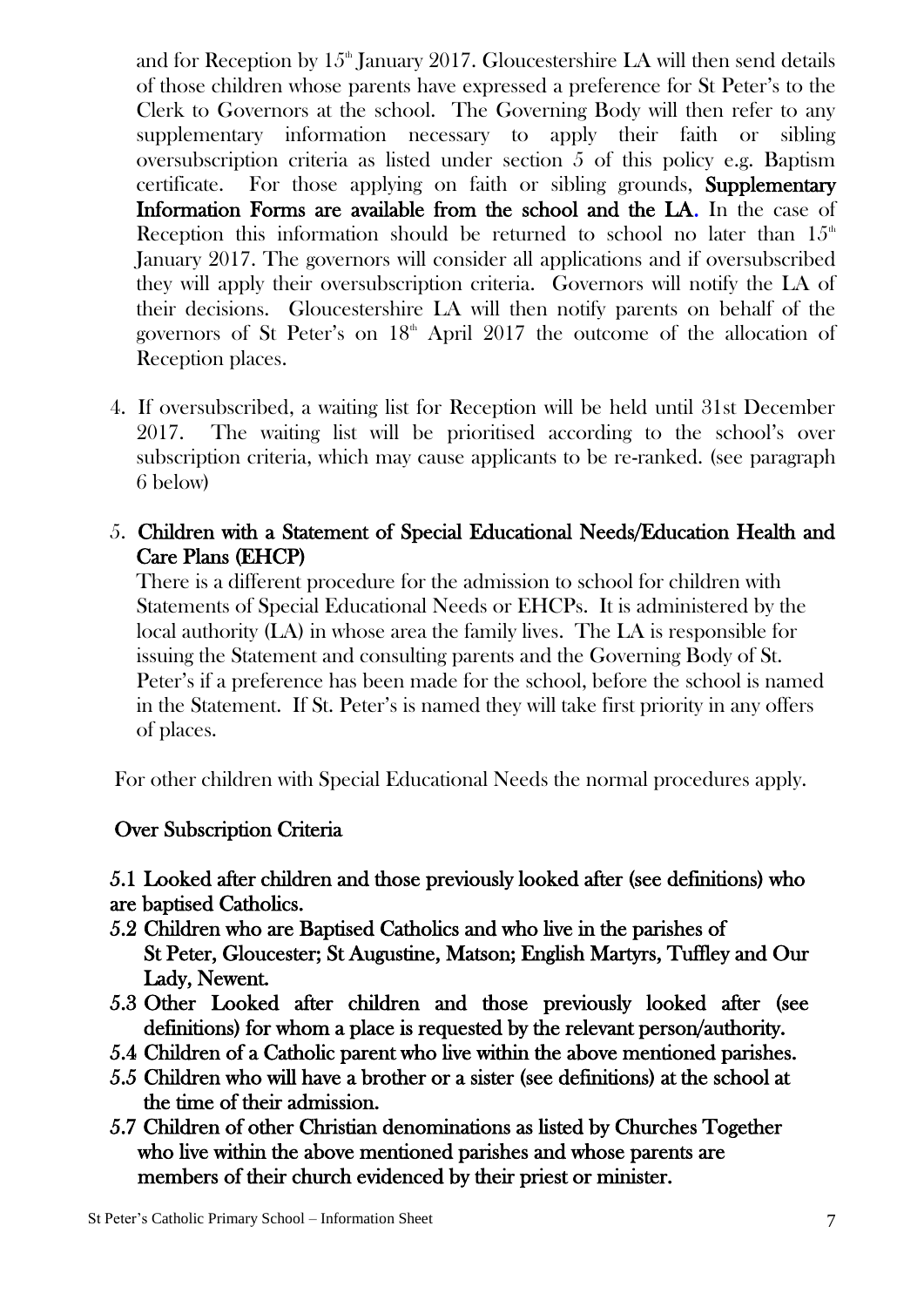# 5.8Other applicants.

#### Note -

# In Categories 5.1, 5.2, a copy of the child's baptismal certificate must be provided with the school information form. In category 5.4 a copy of the parent's baptism certificate must be provided.

A map of the parishes of St Peter, Gloucester; St Augustine, Matson English Martyrs, Tuffley and Our Lady, Newent is available at the school.

## Definitions -

- i. A 'looked after child' is a child who is (a) in the care of a local authority, or (b) being provided with accommodation by a local authority in the exercise of their social services functions (see the definition in Section 22(1) of the Children Act 1989) at the time of making an application to a school.
- ii. Previously looked after children are children who were previously looked after but ceased to be so because they were adopted (or became subject to a children arrangements order or special guardianship order) immediately following having been Looked After. This includes children who were adopted under the Adoption Act 1976 (see section 12 adoption orders) and children who were adopted under the Adoption and Children Act 2002 (see section 46 adoption orders). Child arrangements orders are defined in s.8 of the Children Act 1989, as amended by s.12 of the Children and Families Act 2014. Child arrangements orders replace residence orders and any residence order in force prior to 22<sup>nd</sup> April 2014 is deemed to be a child arrangements order. Sec Section 14A of the Children Act 1989 which defines a 'special guardianship order' as an order appointing one or more individuals to be a child's special guardian (or special guardians).
- iii. For this purpose, sibling refers to a full brother or a full sister, a half-brother or a half-sister, an adopted brother or an adopted sister, a step brother or a step sister, or the child of the parent/carer's partner. In every case, the child must be living in the same family unit at the same address at the time of application.

# 6. Tiebreakers

# When applications within a category exceed the number of places available, priority will be given to:

- i. Baptised Catholic children
- ii. Children who have a brother or a sister at the school at the time of their admission
- iii. Places will be offered by random allocation (lottery). Lots will be drawn by an independent observer witnessed by a member of the admissions committee.

# Multiple Births

In the case of one being the  $60<sup>th</sup>$  and it would mean splitting siblings the governors will offer all a place.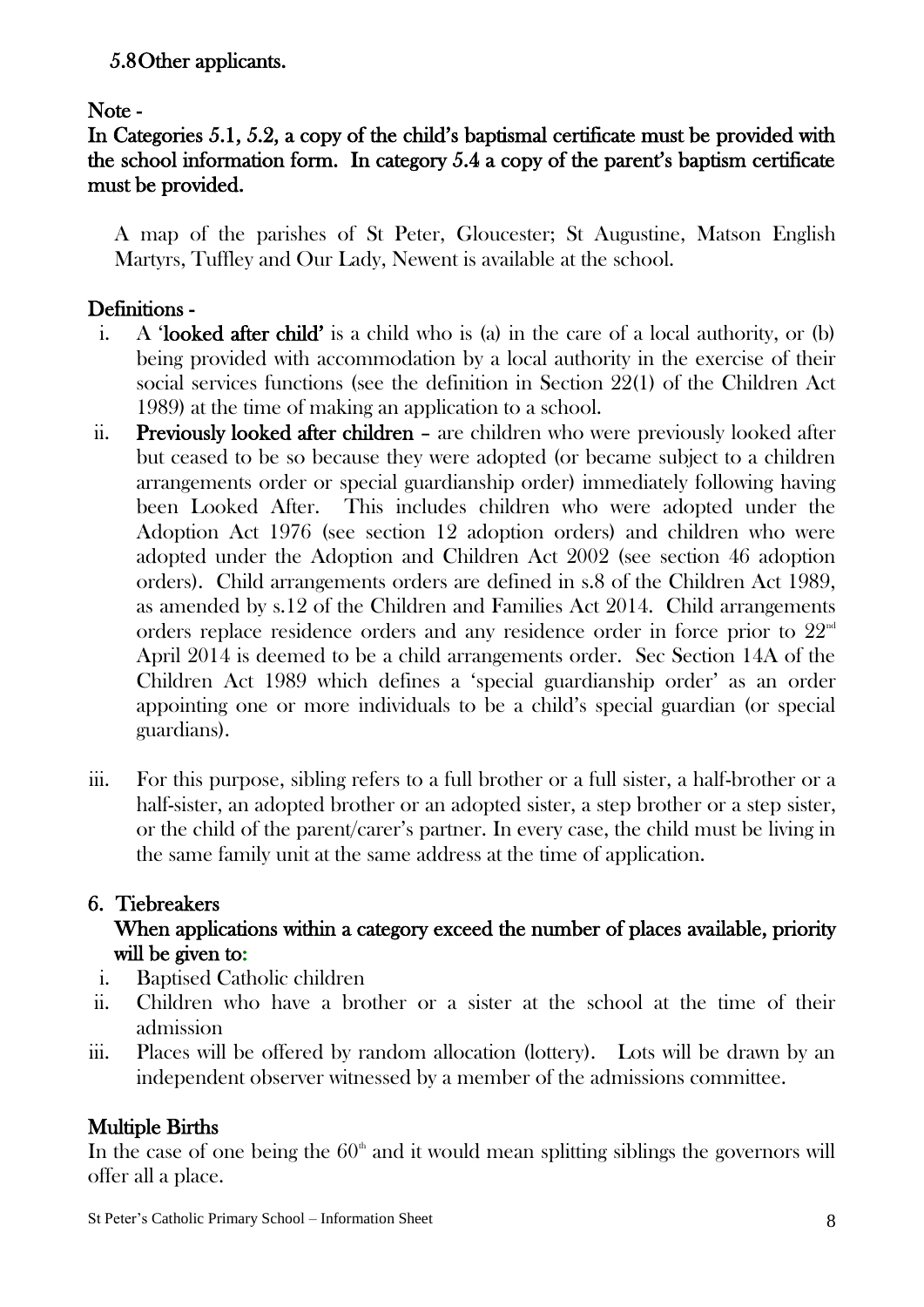- 7. In Year Admissions Any applications made outside the normal year of entry to the school must be made directly to the School. A waiting list for in year admissions will be kept until  $31^{\circ}$  August 2017. A new waiting list will begin on  $1^{\circ}$  September 2017 which parents will need to reapply for.
- 8. Late Applications for bulk reception received after the closing date given in 3 above will be treated as late applications.
- 9. Information about the number of applications received and the number of places allocated within each category for 2016-17 is available from the school office.

#### 10.Appeals Procedure

Parents have the right to appeal against the refusal by the Governing Body to admit their child, and should put their appeal in writing to the Clerk to the Governors at the school. Appeals will be arranged and conducted in accordance with the School Admissions Appeals Code.

#### 11.Fair Access Protocols

The school has signed up to the In-Year Fair Access Protocols held by the Local Authority. Should a vulnerable child within these Protocols require a place at the school, they will take precedence over any child on the waiting list.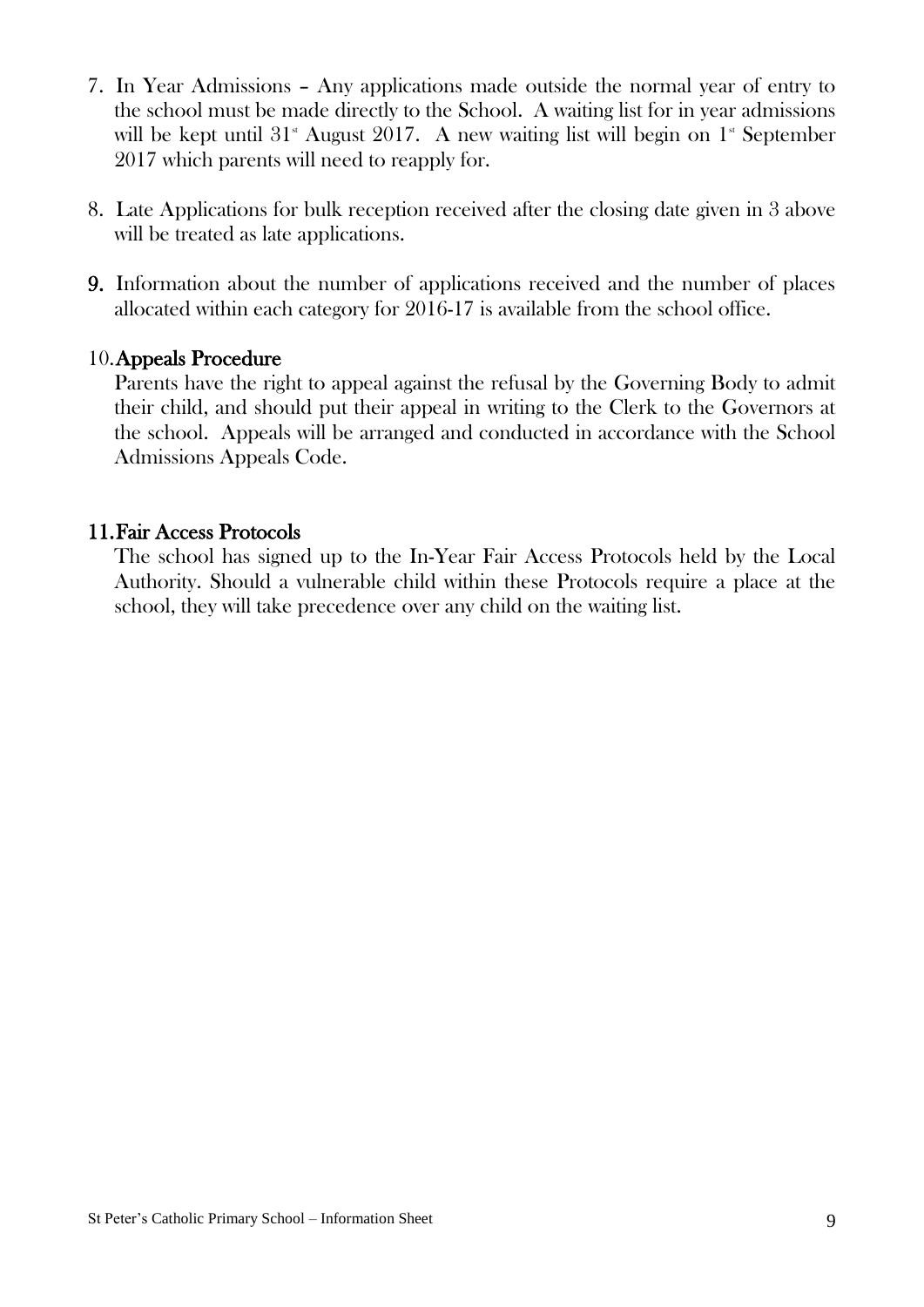| <b>STAFF</b>             |                                             |
|--------------------------|---------------------------------------------|
| Headteacher              | Mrs. C. Baron                               |
| Deputy Headteacher       | Miss V James                                |
| <b>Senior Management</b> | Mrs J Brogan, Foundation Stage Co-ordinator |
| Team                     | Mrs L Dowding, KS1 Co-ordinator             |
|                          | Mrs K MacDonald Lower KS2 Co-ordinator      |
| <b>SENDCo</b>            | Mrs C Osborne-Jones                         |

| <b>School Bursar</b>                       | Mrs B Walker  |
|--------------------------------------------|---------------|
| <b>School Secretary/Attendance Officer</b> | Miss G Powell |
| Administrator                              | Mrs L Berrow  |
| Receptionist                               | Mrs A Ballard |
| <b>Pastoral Leader</b>                     | Mrs A Stack   |

#### Class Teachers

Mrs J Brogan Mr T Daniell Mrs H Carr Mrs E Davis Mrs L Dowding Miss A Evans Mrs F Lowe Mrs C Jackson Mrs K MacDonald Mrs R McGuinness Mrs I Morris Mrs S Pollard Mrs L Perez Mrs C Sellers Miss S Simpson Mrs D Williams Mrs L Williams Miss K Young

#### Teaching Assistant

Mrs C Withers

# Mid-day Supervisors

Miss L Colley  $Mrs E M cG$ rath Miss S Neely

Mrs A Ballard **Mrs A Stack** 

Mr K Batten Mrs S Carter Mrs M Collinson Miss D Colley Mrs S Cripps Mrs A Desando Miss R Ellis Mrs H Fox Mrs P Fletcher Mrs S Hall Mrs E Hensley Mrs L Jackson Mrs J Langford Mrs H Lewis-Sadler Mrs A Morgan Mrs H Moore Mrs S Mulla Miss G Moth Mrs L Phelps Mrs S Richards Miss H Smith Mrs A Sparey Mr L Thoresson Mrs R Wain

| Mrs C Jessop | Mrs S Mandhare                            |
|--------------|-------------------------------------------|
| Ms S Felici  | Mrs T Lloyd                               |
|              | Miss S Jessop (Senior Mid-day Supervisor) |

Site Manager Mr G Dowdeswell Cleaners Mrs B Johnson Mrs A Desand Mrs A Conway Miss J Wood Mrs E McGrath Miss L Colley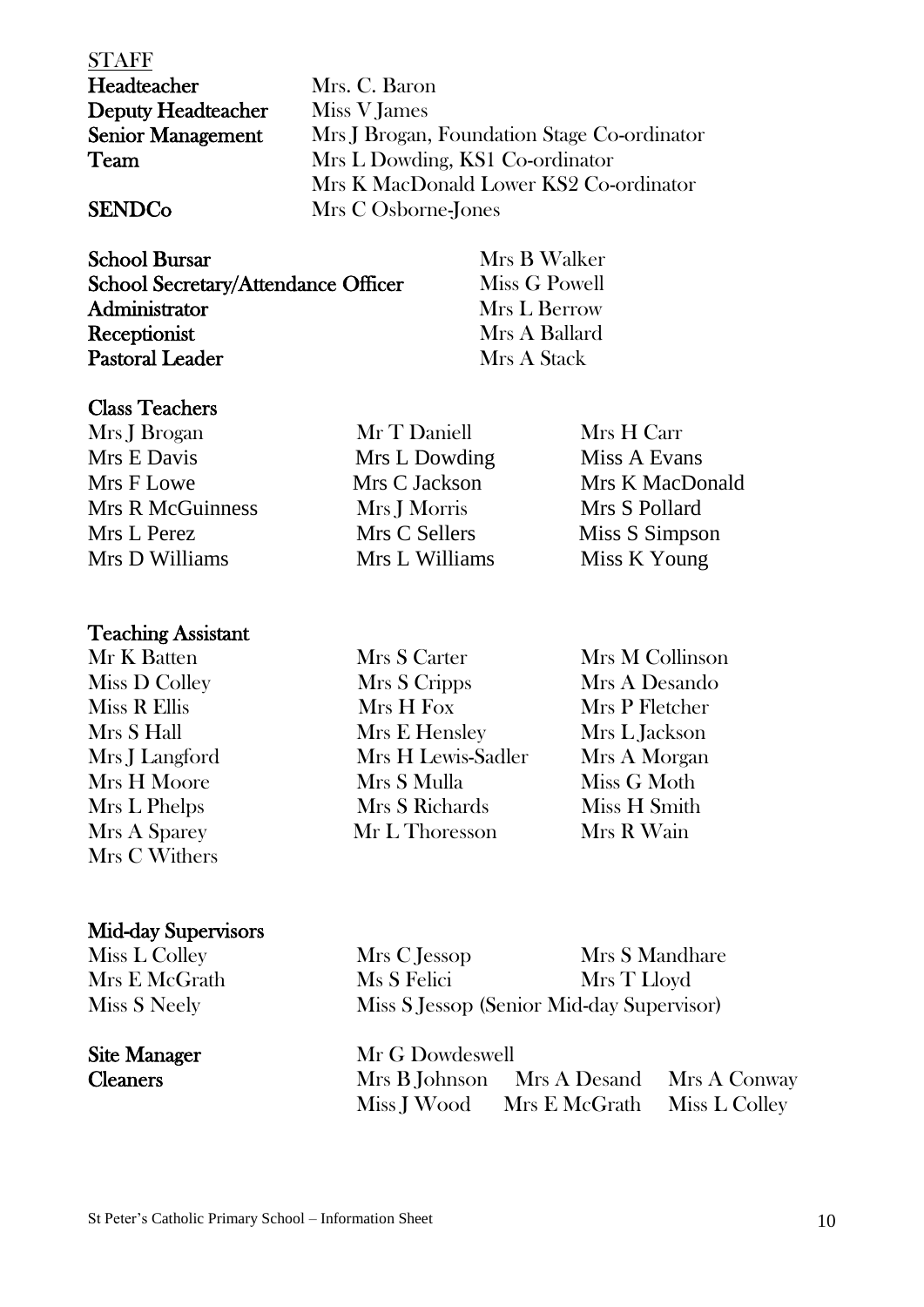| Governing Body              |                             |
|-----------------------------|-----------------------------|
| <b>Foundation Governors</b> | Mr J Evans                  |
|                             | <b>Monsignor L Slattery</b> |
|                             | Mrs R Harvey                |
|                             | Miss M Mitchell             |
|                             | Mrs F Underwood             |
|                             | Mrs L Powrie                |
|                             | Ms L Tarabbia               |
|                             | Vacancy                     |
| <b>Staff Governors</b>      | Mrs C Baron (Headteacher)   |
|                             | Mr T Daniell                |
| <b>Parent Governors</b>     | Mrs C Coleman               |
|                             | Mr C Aspinall               |
|                             | Mr M Famy                   |
| <b>LA Governor</b>          | Mrs K Johnson               |
| <b>Clerk to Governors</b>   | Miss G Powell               |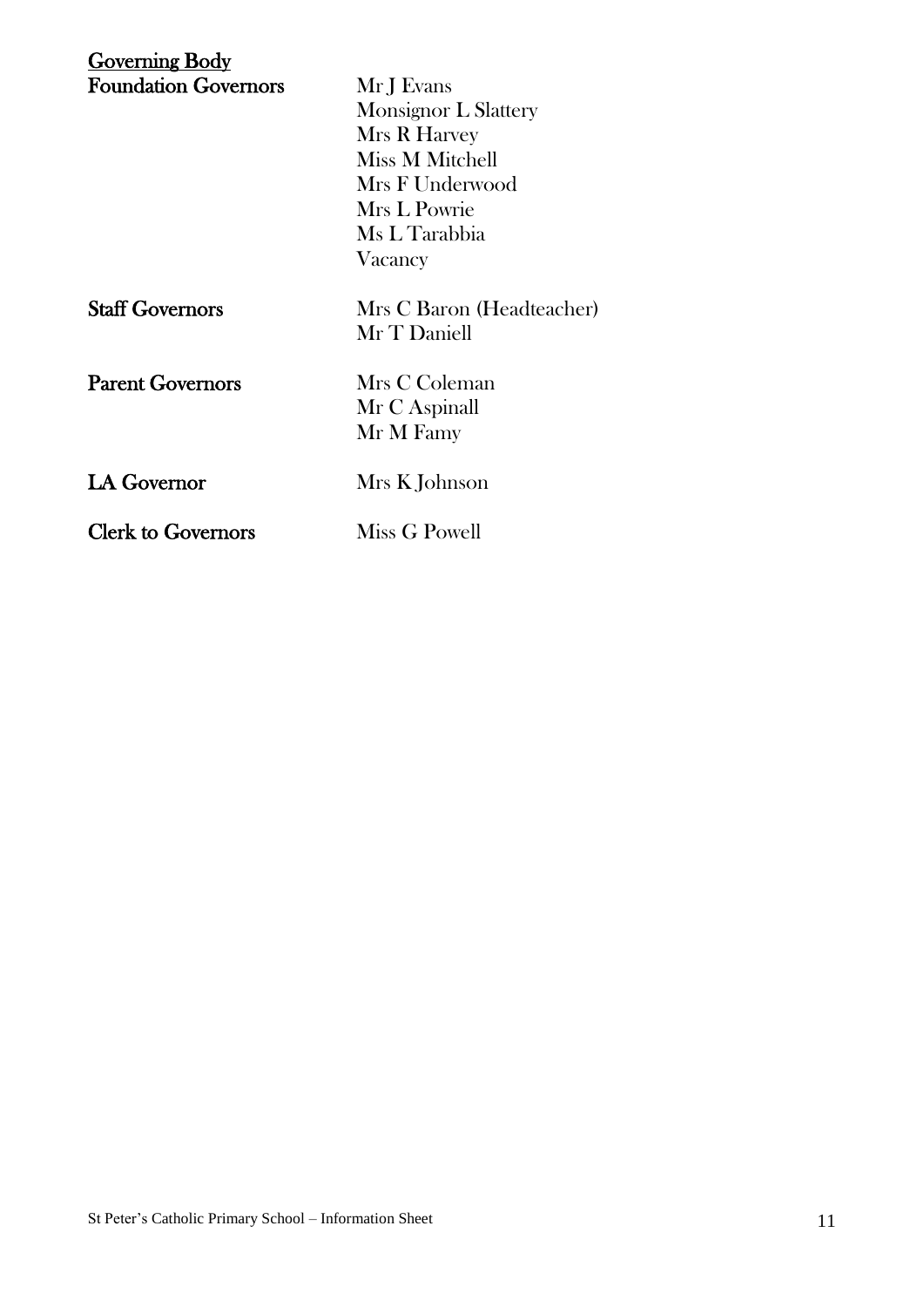## **TERM DATES**

|                           | <b>Term Starts</b>          | <b>Term Ends</b>       |
|---------------------------|-----------------------------|------------------------|
| <b>Term 1 2016</b>        | $1^{\mathrm{st}}$ September | $20th$ October         |
| $(Sept - Oct)$            |                             |                        |
| Term 2 2016               | $1^{\mathrm{st}}$ November  | $21^{\rm st}$ December |
| $(Nov - Dec)$             |                             |                        |
| Term 3 2017               | $5^{\text{th}}$ January     | $10th$ February        |
| $({\rm Jan - Feb})$       |                             |                        |
| <b>Term 4 2017</b>        | $21$ <sup>st</sup> February | $7th$ April            |
| (Feb – Mar)               |                             |                        |
| Term 5 2017               | $24^{\text{th}}$ April      | $26^{\text{th}}$ May   |
| $(Apr - May)$             |                             |                        |
| Term 6 2017               | $6th$ June                  | $20th$ July            |
| $({\rm Jun} - {\rm Jul})$ |                             |                        |

# SCHOOL TIMES Reception, Year 1 & Year 2, Year 3, Year 4, Year 5 & Year 6

| <i>Registration:</i> | 8.55 am                                                   |
|----------------------|-----------------------------------------------------------|
| Morning Session:     | $9.00am - 12.30pm$                                        |
| Lunch Break:         | $12.30pm - 1.30pm$ (Whole School)                         |
| Afternoon Session:   | $1.30pm - 3.10pm$ (KS1 classes only)<br>$1.30pm - 3.15pm$ |

The doors open at 8.40am and parents are responsible for the safety of their children until that time. Registration is taken at 8.55am. The time spent on teaching during the normal school week, including Religious Education but excluding the statutory daily act of Collective Worship, registration and breaks is 23 hours 35 minutes for Foundation Stage (FS), 24 hours for Key Stage 1 and 25 hours for Key Stage 2.

At the end of the afternoon the teachers in the FS and Key Stage 1 take their class out to the front playground and deliver the children to an adult. Key Stage 2 teachers deliver the children to the appropriate outside door. If you need more than a few words with a child's teacher, please make an appointment to speak with them more fully after school when they are not responsible for a full class of children.

From time to time we may reorganise classes. Our aim is to create conditions where children can learn and develop to the best of their ability. This includes developing socially and emotionally and making new friends in new classes.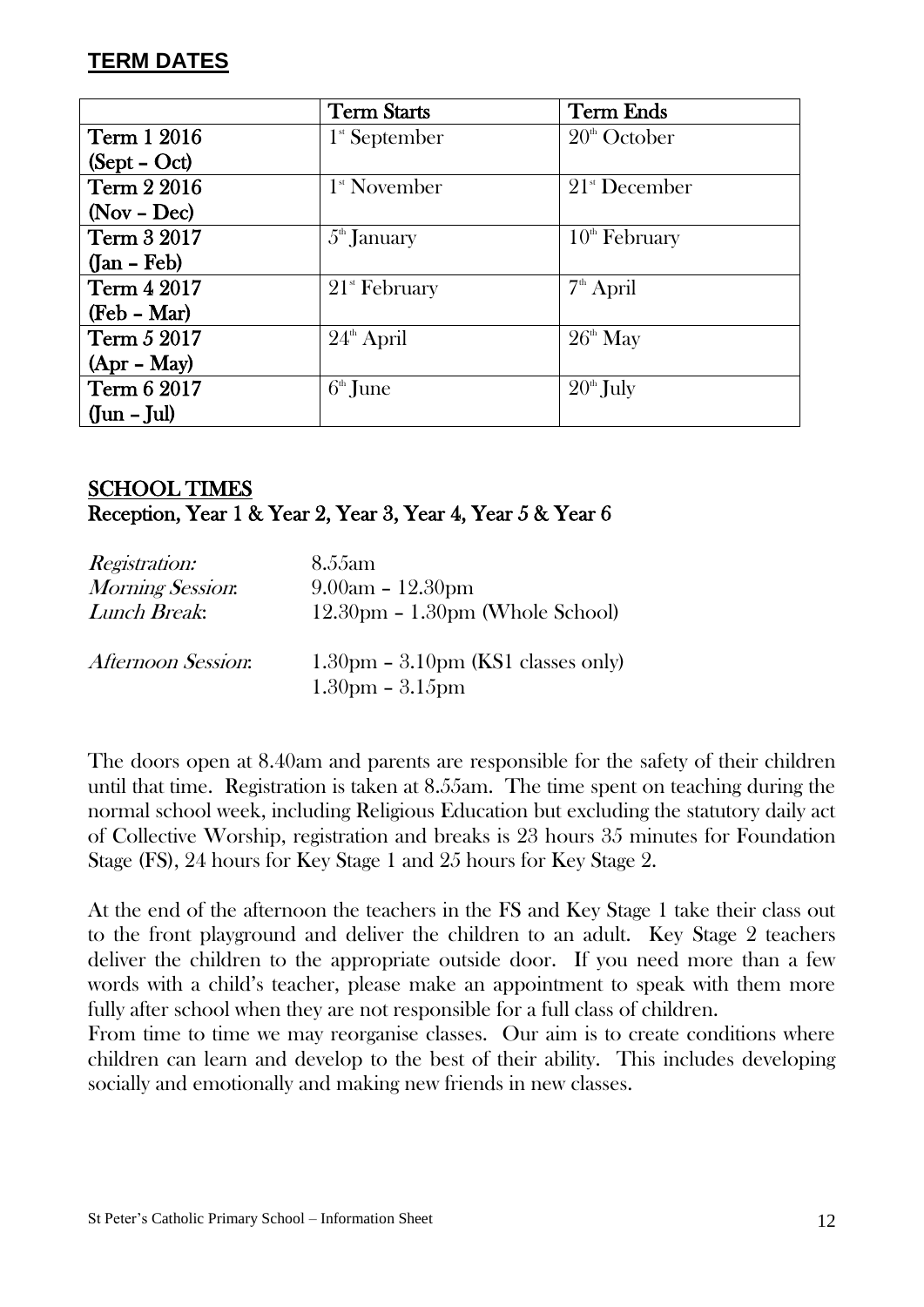# **CURRICULUM**

The School's curriculum aims are to promote the intellectual, physical, spiritual, social and moral potential of each child. This is achieved by working to provide an ethos that encourages high standards. The requirements of the 1988 and 1993 Education Acts for the National Curriculum are followed.

It is the aim of St Peter's Catholic Primary School, with the help of parents, Governors and outside agencies to provide the best education for the children in our care. The school has a stimulating and exciting learning environment in which children are constantly encouraged to express themselves in many different ways. The curriculum is regularly reviewed to ensure that it is appropriate to the needs and abilities of the pupils. Progression is constantly monitored. Regular training for the staff is provided.

#### Religious Education

Religious Education is at the heart of life at St Peter's Primary School. It is a subject in its own right, but the Christian values, ethos and faith taught underpin the life of the whole school and the learning that takes place within it.

As a Catholic school, Religious Education is experienced through daily worship, prayer and Christian living as well as in lessons.

The children learn about the Catholic faith through the R.E. programme 'God Matters', which is advised by the Catholic Diocese of Clifton. Together with this, children are given the opportunity to learn about other prominent faiths in our diverse world and community. Also, we follow the scheme, 'Journey in Love' for our Sex and Relationships Education, which is supported by the Diocese.

School, class and year group worship is seen as liturgical experiences and opportunities for all present to develop an awareness of God in their lives. Staff, pupils and parents participate in school masses and liturgies throughout the year: at the start and end of terms and also on major feast days and Holy Days together with year group and class based worships. Daily prayers are said throughout the day and children are encouraged to take time to reflect and share faith journey with others in their group. Acts of reconciliation and reflection also take place during Advent and Lent.

The priests from our feeder parishes St Peter's, St Augustine's and English Martyrs regularly visit the school and take an active role in its smooth running and its Christian ethos and mission.

#### Chaplaincy Team

The Chaplaincy Team is made up of teachers, teaching assistants and school governors. They meet on a termly basis to organise religious celebrations for the children as they continue with their spiritual development. Pupil chaplaincy is made up of children from all classes. They meet on a regular basis to plan mass, celebrations and support the independent prayer life within the school.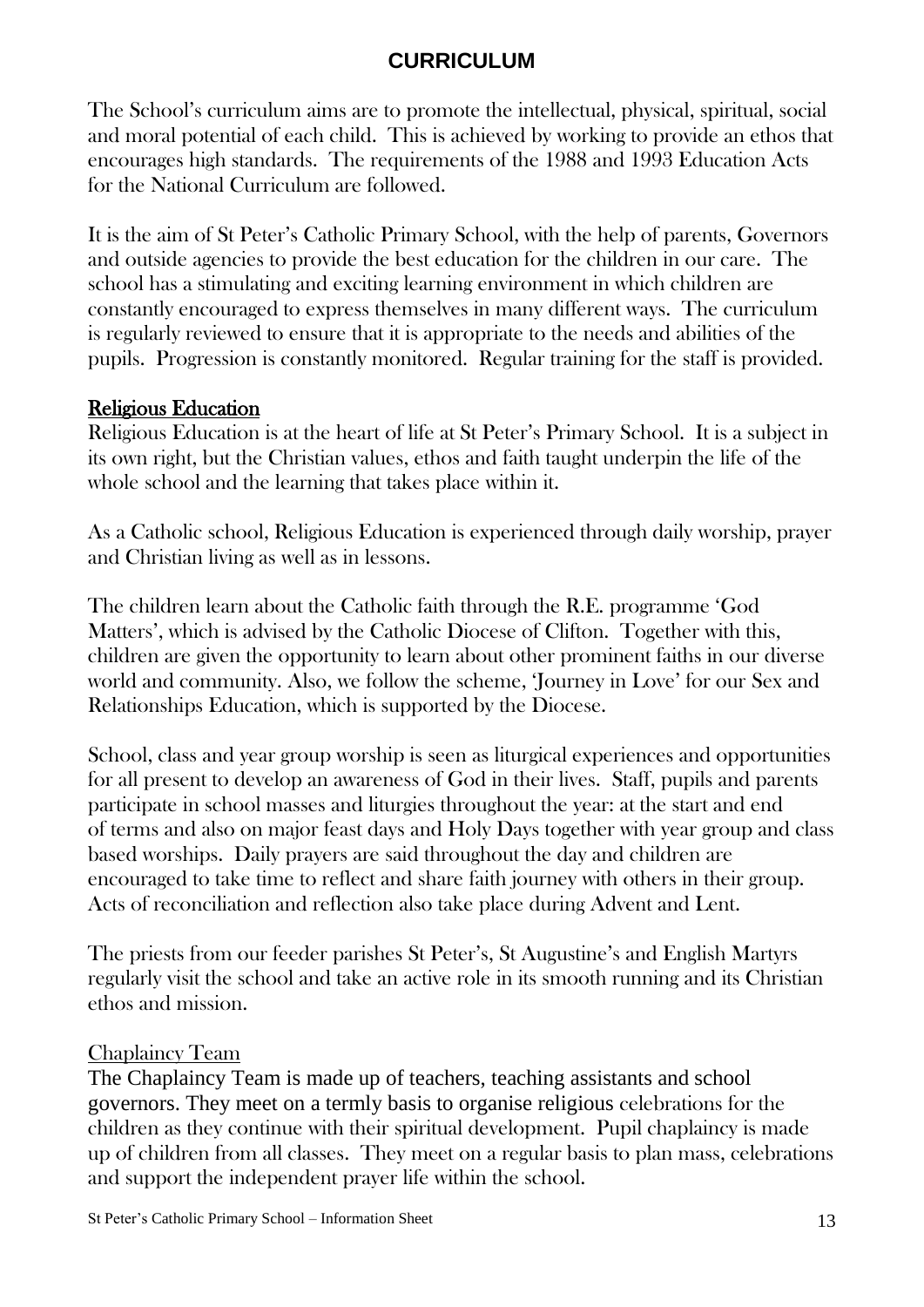# The Early Years Foundation Stage

The Early Years Foundation Stage (EYFS), is how the Government and early years professionals describe the time in your child's life between birth and age 5. When your child joins the Reception classes at St. Peter's Catholic Primary School they continue learning with challenge and enjoyment through the well-planned play opportunities of the Early Years Foundation Stage Curriculum.

Your child will be learning skills, acquiring new knowledge and demonstrating their understanding through 7 areas of learning and development. Children should mostly develop the 3 prime areas first. These are:

- Communication and language;
- Physical development; and
- Personal, social and emotional development.

These prime areas are those most essential for your child's healthy development and future learning.

As children grow, the prime areas will help them to develop skills in 4 specific areas. These are:

- Literacy;
- Mathematics:
- Understanding the world; and
- Expressive arts and design.

These 7 areas are used to plan your child's learning and activities. The staff at St. Peter's Catholic Primary School will make sure that the activities are suited to your child's unique needs. This is a little bit like the curriculum in Key Stage 1 [years 1 and 2] and Key Stage 2 [years 3-6], but it's suitable for very young children, and it's designed to be really flexible so that we can follow your child's unique needs and interests.

Children in the EYFS learn by playing and exploring, being active, and through creative and critical thinking which takes place both indoors and outside.

Please ask Ms Powell for details on how the Reception children are phased into school during the induction period. We also have a policy regarding placing twins [and children from multiple births] into registration classes.

# Literacy in Key Stage 1 (KS1) and Key Stage 2 (KS2)

Our aim is to meet the requirements of the National Curriculum in three-profile components-

- $\triangleright$  Reading
- Writing, including Spelling and Handwriting.
- $\triangleright$  Speaking and Listening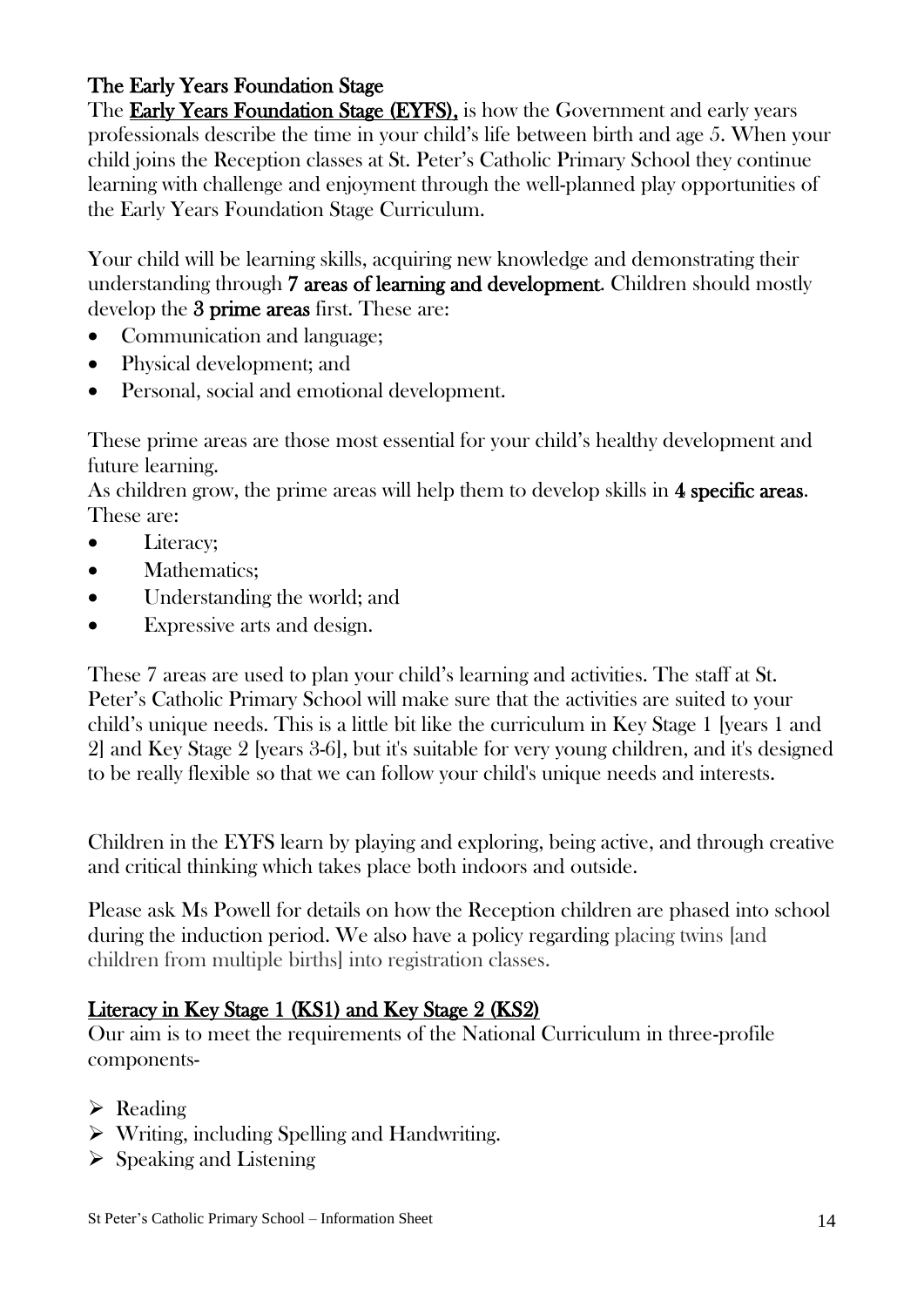At St Peter's Catholic Primary School these components are delivered using the National Curriculum Programmes of study as guidance. Children are taught a literacy lesson every day and this usually follows a sequence of target work or a writing warm up, main teaching, individual or group tasks and a shared plenary at the end. This is the part of the lesson that allows the learning to be reviewed, reflected upon and consolidated.

During the literacy tasks, children may work independently or in groups of similar or mixed ability. Extra support is given to children with special educational needs by the teacher, teaching assistant or SENDCo (special needs teacher). Children who are deemed gifted and talented are catered for through clear differentiation.

# Reading

There is a great emphasis on the appreciation and understanding of different kinds of texts – poetry, fiction and non-fiction, within the National Curriculum. This may be taught at whole class level or within groups of 5 or 6 children during guided reading. Teachers select reading texts to promote equality and ensure that children are highly stimulated and motivated, to make reading a purposeful and enjoyable learning experience.

The school has one library available in the KS2 area for older children to browse, research and select books. It is well stocked and is continuously updated and added to. There is a wide range of genre and ability levels. Also, each class has a book corner for children to access. In KS1 children have access to library books and in each classroom there is a book corner.

Guided reading is the main teaching of reading in KS1 and KS2, where teachers listen to a group of about 5 or 6 children of similar ability. Within these groups the learning is targeted towards the children's specific needs, and will focus on developing their reading skills and comprehension further.

We also use a number of reading schemes. Children are given books that are suitable for their ability, and they progress through these as their skills develop. Parents are asked to listen to their children read these at home and record notes in the child's home learning and contact book. We want children to enjoy reading. Supervising homework is a vital role as is listening to and reading to children, irrespective of their ability.

# Writing

Writing is equally important (to reading) in the National Curriculum, and our school places a high emphasis on children being confident and skilful writers. It is mainly taught through shared and guided sessions where aspects of writing are modelled using the children's contributions. Fiction and non-fiction styles are covered including plays and poetry. Children practise their writing skills by investigating the features of a specific genre first. They analyse the structure, style and grammatical composition for example, then plan how they will compose their own piece of extended writing. A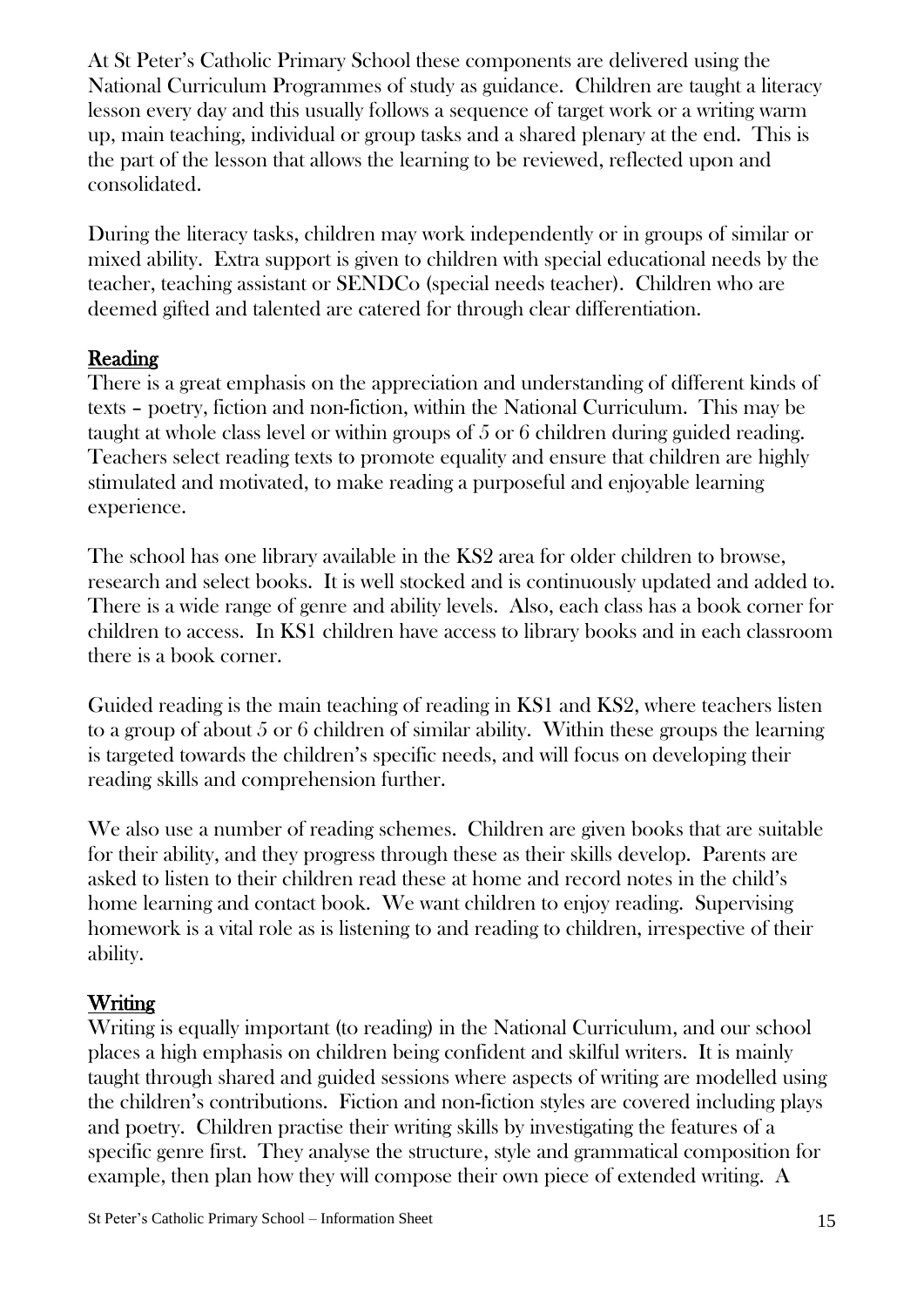scaffold or frame may be given to support children with this. Also, the children devise success criteria to aid their writing towards a final outcome. As children write they are encouraged to consider the purpose of a piece of writing and who the audience is. During and following the initial writing episodes, children are given the time to edit and redraft their work, taking into consideration the teacher's marking comments and suggestions for improvements, plus the comments of their peers as they support each other. The finished work is published and shared in the school.

#### Handwriting and Spellings

Handwriting is usually taught separately to the literacy lesson. Spellings form part of the word level objectives and are usually taught as part of the literacy sessions, with supplementary time given to this during other class time.

#### Speaking and listening

There are many opportunities within literacy to develop the skills of speaking and listening – particularly during whole class shared work, and with talking partners. Collaborative group work encourages such skills, as does group presentations or discussions during the plenary. In literacy and cross-curricular work, drama and roleplay are used as a teaching and learning tool to develop speaking and listening skills further.

Work in English is planned by teachers with careful consideration to incorporate crosscurricular links with Computing opportunities.

Homework is given to support work done in lessons and prepare children for future learning opportunities.

We highly value the support of parents in all areas of the curriculum. Parental support is invaluable in developing communication in all its forms.

# **Mathematics**

Within our school we acknowledge the importance of Mathematics as a core subject of the National Curriculum and as a key area of knowledge for all pupils.

The New Curriculum for Mathematics consists of a set of teaching programmes or programmes of study summarising teaching objectives for each year group from Year 1 to Year 6. Children in Reception follow the New Framework introduced in September 2012.

The New National Curriculum for Mathematics aims to ensure that all pupils:

 Become fluent in the fundamentals of mathematics, including through varied and frequent practice with increasingly complex problems over time, so that pupils develop conceptual understanding and the ability to recall and apply knowledge rapidly and accurately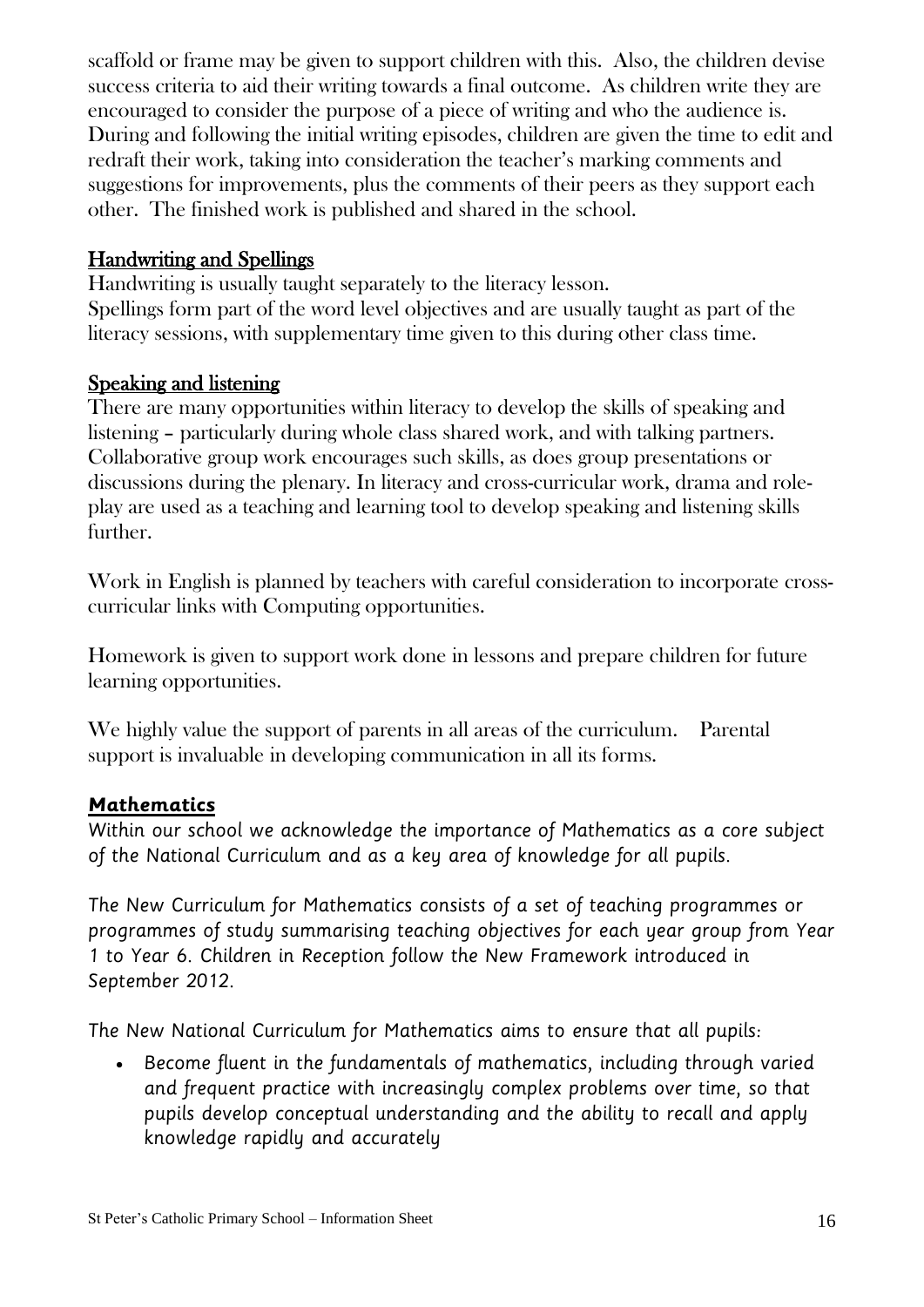- Reason mathematically by following a line of enguiry, conjecturing relationships and generalisations, and developing an argument, justification or proof using mathematical language
- Can solve problems by applying their mathematics to a variety of routine and non routine problems with increasing sophistication, including breaking down problems into a series of simpler steps and persevering in seeking solutions

The New Curriculum for Years 1, 2, 3 and 4 includes: Number, Measurements, Geometry and Statistics

The New Curriculum for Years 5 and 6 includes: Number, Ratio and Proportion, Measurements, Geometry and Statistics.

Our Maths curriculum is organised such that pupils will be required to make connections across this subject as well as other subject areas in order to develop fluency, reasoning and competence in solving increasingly complex problems in a wide range of contexts.

# A typical lesson

A typical lesson in Year One to Year Six will be structured like this:

- A thirty minute whole class teach related to the key objective of the lesson with a balance of teaching points and pupils actively taking part through answering questions and solving tasks independently, in pairs, and in small groups.
- A 15-20 minute activity building on the learning taken place in the main teach.
- Each day all pupils from Year One to Year Six will have a 'Magic Maths' session which focuses on mental and written skills in relation to all 4 operations using games, recall and questions that all pupils are actively engaged in.

# **Out-of-class work and homework**

The mathematics lessons will provide opportunities for children to practise and consolidate their skills and knowledge, to develop and extend their techniques and strategies, and to prepare for their future learning. These may be extended through out-of-class activities or homework. These activities will be short and focused and will be referred to and valued in future lessons.

# **Science**

Science is a core subject of the National Curriculum and is taught weekly throughout key stage one and two. In the Foundation Stage children learn Science skills through a developing 'Knowledge and Understanding of the World'.

St Peter's Catholic Primary School – Information Sheet 17 Science learning at St Peter's Catholic Primary School encourages children to learn through enquiry and exploration to develop skills to help them to understand and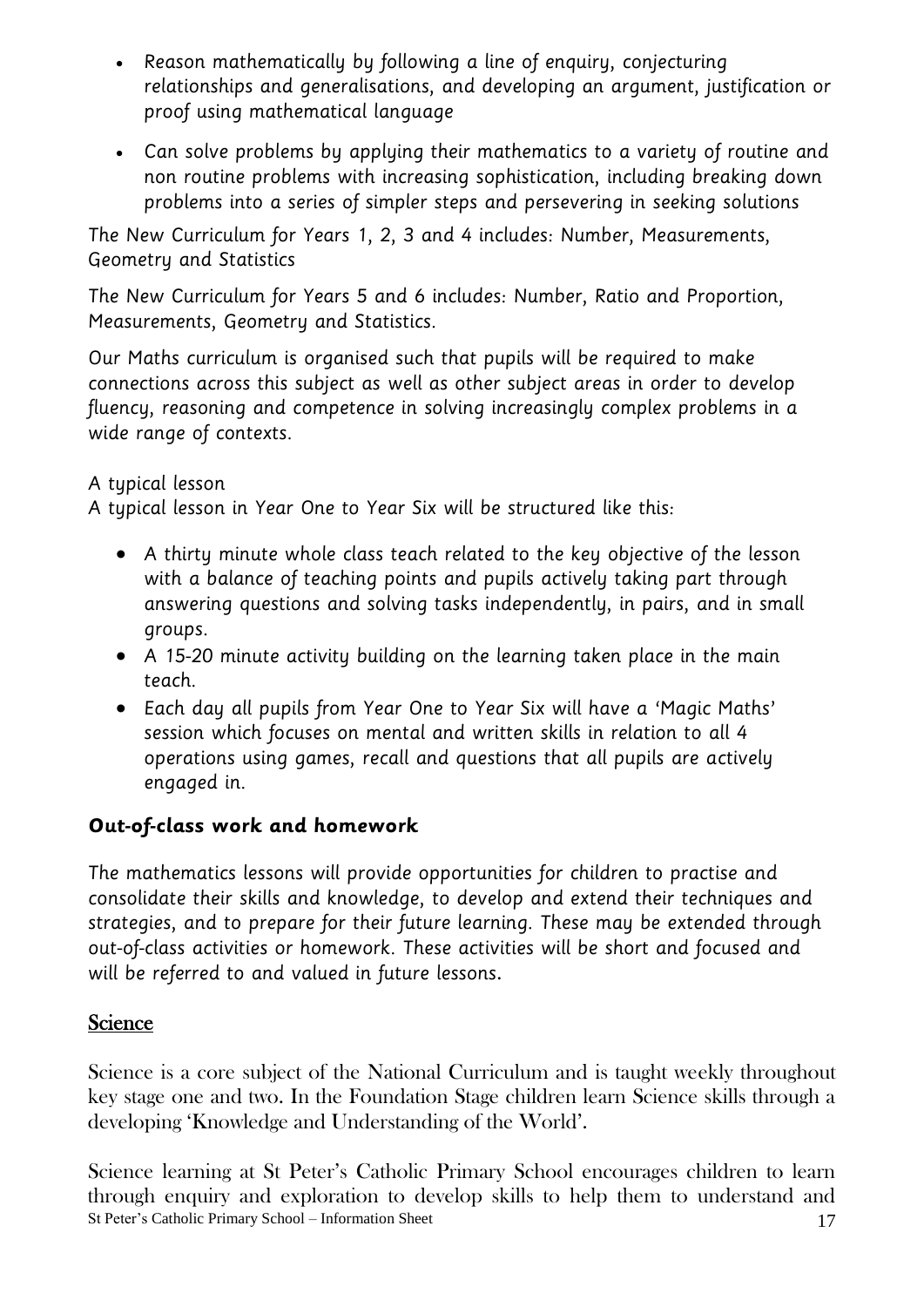explain the world around them. Children learn through a range of topic themes to ensure that there is excellent coverage of topic areas. Pupils are encouraged to develop a sense of excitement and curiosity about natural phenomena and investigations within Science. They become aware of how Science can be used to explain what is occurring, predict how things will behave and analyse in a number of varied ways.

At St. Peter's the development of scientific knowledge and understanding is seen as having great importance. We endeavour to develop pupil understanding of nature, processes and methods in Science through different types of lessons. Weekly lessons enable pupils to become equipped with the scientific knowledge which enables them to understand the uses of Science - today and for the future. Pupils become familiar with, and use, technical terminology and will have an extended vocabulary by the time they progress onto secondary school. They will also have a chance to make connections with other subjects and apply knowledge and understanding of Science to learning in Mathematics, Computing and CPSHE.

 In addition, Science themed days, theatre groups and workshops are delivered at various points throughout the year in order to maximise pupils' engagement and motivate children to study Science.

# **Computing**

As the use of computers is integral in today's modern day society, pupils at St Peter's are given the opportunity to gain experience and confidence in using a range of Computing equipment. We regard Computing as a tool to support children's learning, but also as a vital skill that they will use and develop throughout their lives. We aim to provide a relevant, challenging and enjoyable curriculum for Computing, which encourages initiative and imagination in all pupils.

Computing is planned for and delivered alongside all areas of the curriculum. Children are given opportunities to work individually and collaboratively using a network of computers and laptops, all with safe access to the internet. Computing lessons provide exciting and stimulating opportunities for all pupils to learn new skills in communicating information, data handling and research, and control and modelling.

Furthermore, after school clubs allow extra opportunities for children to apply their skills.

The curriculum is divided into three core areas:

Computer Science (CS) – Children are taught the principles of information and computation, how digital systems work and how to put this knowledge to use through programming.

Information Technology (IT) - Children are equipped to create programs, systems and a range of content.

Digital Literacy (DL) – We provide children with the ability to use, and express themselves and to develop their ideas through information and communication technology.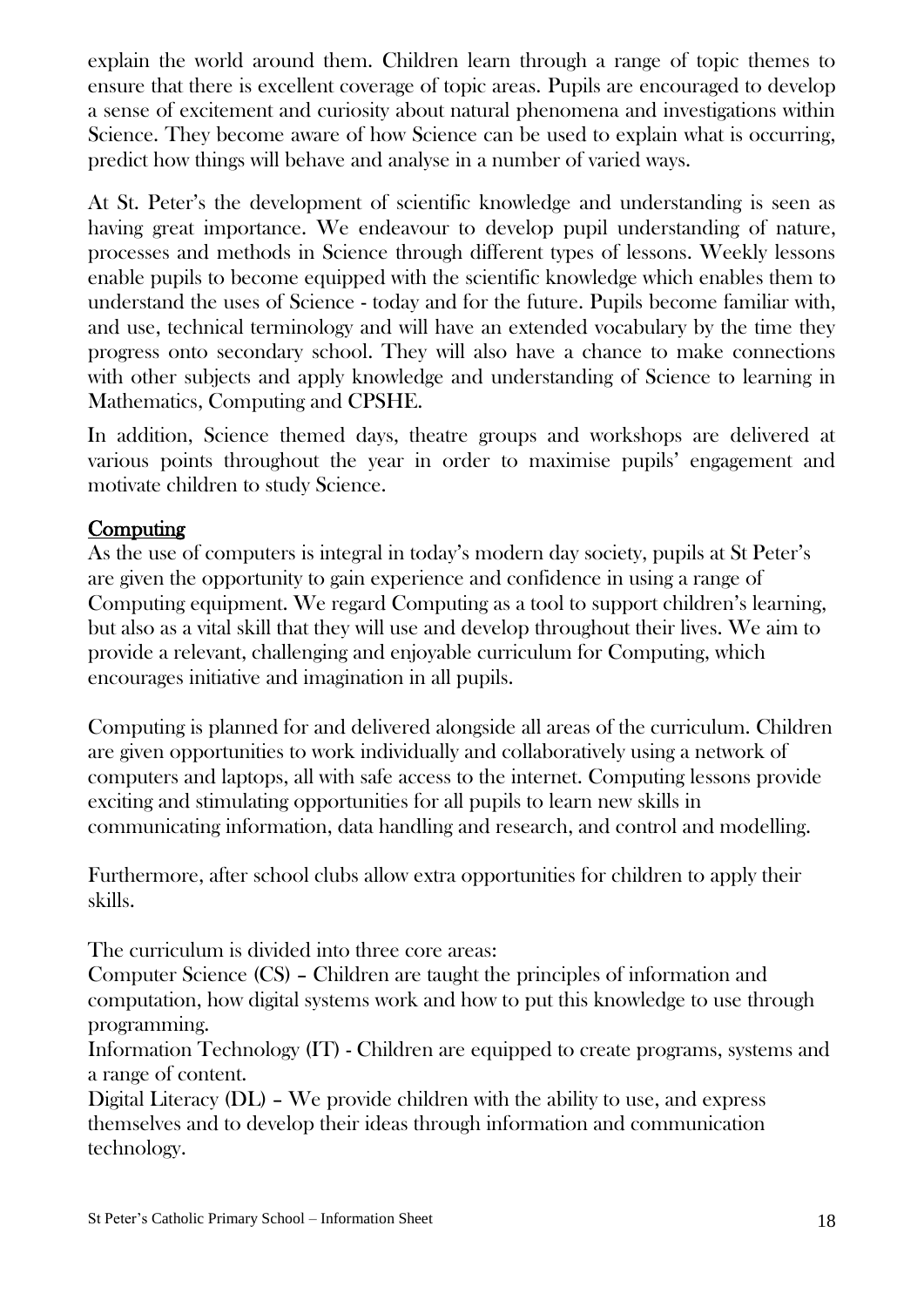We provide age appropriate teaching and assemblies in order to equip all children with the knowledge and awareness of how to use technology safely, respectfully and responsibly both in school and in their personal use.

# **History**

History at St Peter's is taught as part of the creative curriculum. Using aspects of art, design technology and science to enhance the learning of all the history topics taught.

In Key Stage 1, history is about the lives and lifestyles of familiar people in the recent past and about famous people and events in the more distant past, including those from British history. Topics include seaside holidays in the past, Florence Nightingale, The great fire of London and The Plague. They will be given opportunities to look for similarities and differences between life today and in the past and use common words associated with the passing of time; Children will be able to talk and write about what happened and why people acted as they did; Including finding out about the past using different sources of information such as photographs, artefacts, eye witness accounts, historic buildings and visits to museums, galleries and sites.

In Key Stage 2, history is about people and important events and developments from recent and more distant times in the locality, in Britain and in other parts of the world. Topics include Tudors, invaders and settlers (Saxons and Vikings), Greeks and Britain in the 1940s. Children are given opportunities to discuss why things happened or changed and the reasons behind this. They learn to look at history in a numbers of ways for example political, economic, religious and cultural. Children will be able to answer many questions through the skill of enquiry and use different sources of information to reach conclusions.

# Geography

Geography teaches an understanding of places and environments. Through their work in geography, children learn about their local area and compare their life in this area with that in other regions in the United Kingdom and in the rest of the world. They learn how to draw and interpret maps and they develop the skills of research, investigation, analysis and problem solving. Through their growing knowledge and understanding of human geography, children gain an appreciation of life in other cultures. Geography teaching also motivates children to find out about the physical world and enables them to recognize the importance of sustainable development for the future of mankind.

We use the Creative Learning Journey to deliver creative, topic based geography lessons, and we plan the topics in geography so that they build upon prior learning. Children of all attainment levels have the opportunity to develop their skills and knowledge in each unit and we offer them an increasing challenge as they move up the school, appropriate to the individual needs of each child. In the foundation stage, we relate the geographical aspects of the children's work to the objectives set out in the Early Learning Goals (ELGs), which underpin the curriculum planning for children aged three to five.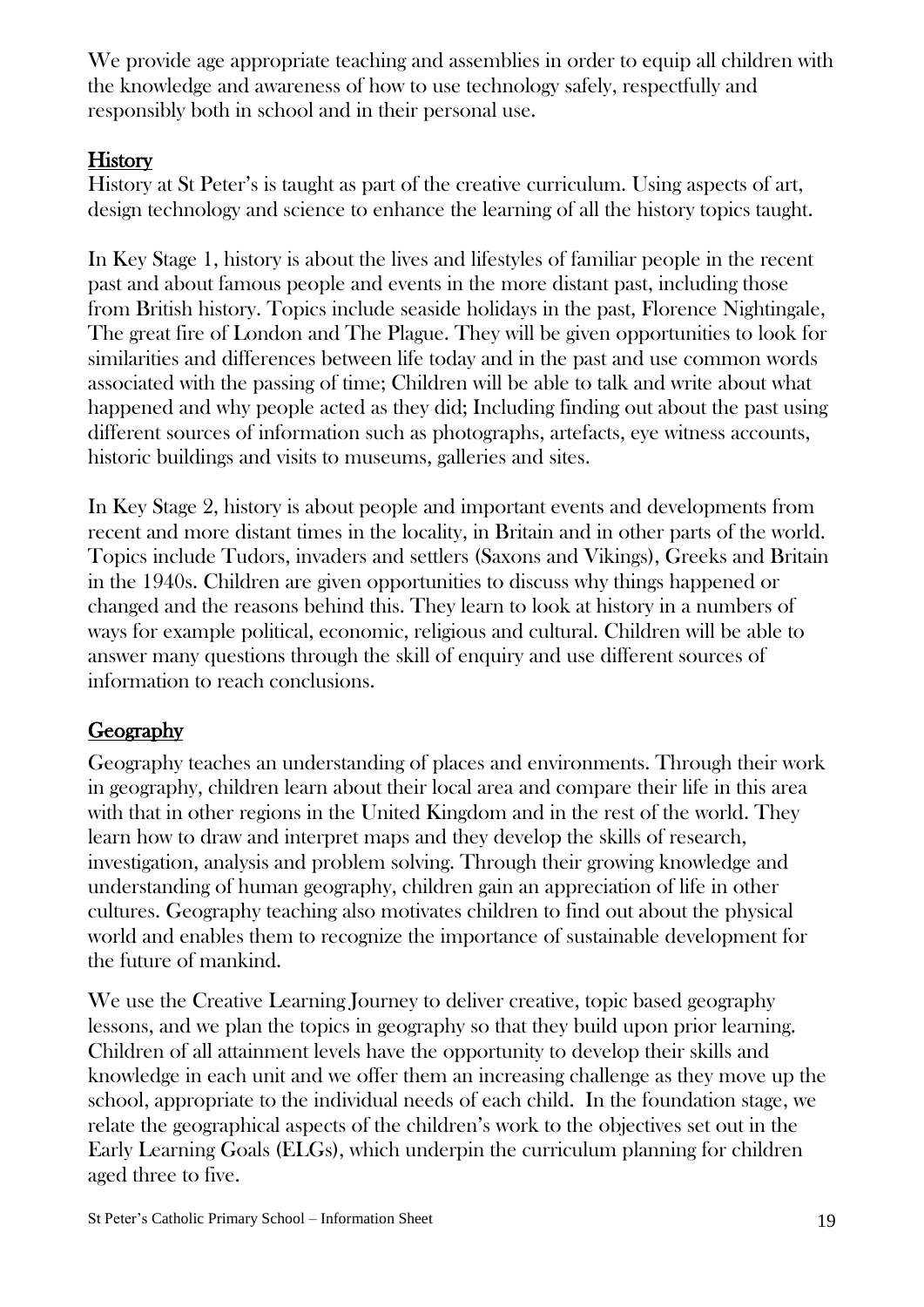Fieldwork is integral to good geography teaching and we include as many opportunities as we can to involve children in practical geographical research and enquiry. In the Foundation stage children walk to their local farm. At Key Stage 1, children visit Weston-Super-Mare and Clevedon, carry out an investigation into traffic issues in the local area, and go on a local walk. At Key Stage 2 there are also a range of opportunities for fieldwork, for example, Year 6 go on a visit to the Wilderness Centre to learn and apply orienteering and map reading skills within their creative topic 'Outdoor Adventure Camp'.

At St Peter's Catholic Primary School we aim to equip children with transferable geography skills they can apply effectively and confidently in their every day life.

#### Design and Technology

In Design and Technology children are given the opportunities to investigate, disassemble and evaluate existing products to enable them to design and make their own. From Early Years through to end of KS2 children will learn how to handle a variety of tools safely and to use materials in different and appropriate ways.

We encourage children to evaluate their work and the work of their peers, offering suggestions and constructive feedback on how it could be improved. Design and Technology may be supported into other areas of the National Curriculum.

#### Physical Education

The school aims to make physical education both enjoyable and purposeful in order to promote physical activity and a healthy lifestyle. We recognise that each child has individual capabilities and we therefore strive to create such an environment where each child is encouraged and motivated to further develop their skills and abilities.

The children follow a planned curriculum designed to develop these skills as well as encouraging group play and positive team spirit. A full range of physical experiences, as required by the National Curriculum, are covered including, games, gymnastics, dance, athletics and other outdoor activities. Swimming is also offered to pupils in Year 3.

The school has a diverse range of facilities including two outdoor multi-use games areas, 2 multi-purpose halls, playground with painted games and adventure activities and a large field suitable for football, rugby, rounders and athletics.

Pupils must change for physical education and the required sports kit is found in the uniform section. For health and safety all watches and earrings must be removed before participating in any form of physical activity.

As physical education is a required part of the National Curriculum, should a child be unfit to participate, a note is required to explain this reason. Only in exceptional circumstances will a note cover more than two lessons, when a doctor's note should be supplied.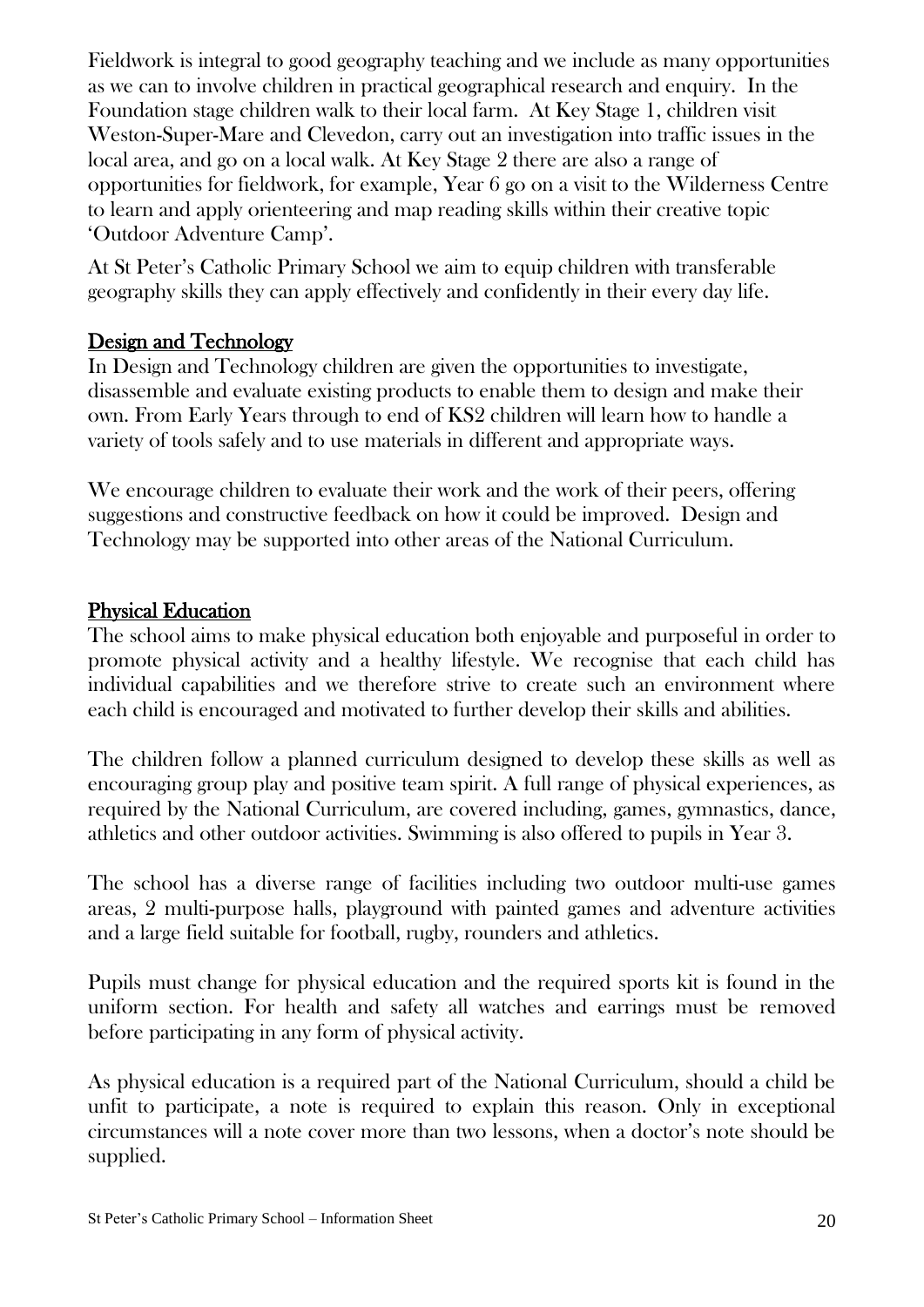Extracurricular activities are an important element of school life and provide an opportunity for the extension and enrichment of individual children. The school offers a wide range of clubs linked to physical education that vary throughout the year. Such clubs include dance, zumba, football, tag rugby, netball, cricket, rounders, athletics and cross country.

# Music

Music is taught in all year groups using through our cornerstones topic scheme of work. We also buy in specialist instrumental tuition for year 4 children. We aim to provide each child with the opportunity to:

- 1. Listen
- 2. Compose
- 3. Perform
- 4. Appraise

Children are taught to listen with attention to detail and identify musical ideas, investigating, internalising and distinguishing musical elements of pitch, duration, dynamics, tempo, timbre, texture and structure.

We have a range of tuned and untuned percussion instruments across both Key Stages, which we encourage the children to play with increasing control and enjoyment. We also encourage the children to become familiar in reading musical notation.

Children can also make use of computer programs to help them with their own compositions.

As well as class singing, we come together as the FS, KS1 and KS2 to practise hymns, which we sing at assembly and school Mass.

# Personal, Social, Health and Citizenship Education (PSHCE), including Sex Education

At St. Peter's Catholic Primary School PSHCE plays an integral part in school life. We place a lot of importance on how we interact with each other and the world around us. At St. Peter's Catholic Primary School our school community works together to help our children develop and understand the following values which prepare pupils for the opportunities, responsibilities and experiences of later life:

The Self - we value ourselves as unique human beings capable of spiritual, moral, intellectual and physical growth and development. In response to advice and guidance of the Bishops of England and Wales, the school seeks to provide the children with positive guidance and to foster true appreciation of all their human gifts. Children are taught:

- to develop their self-confidence and self-esteem;
- to make informed choices regarding personal and social issues;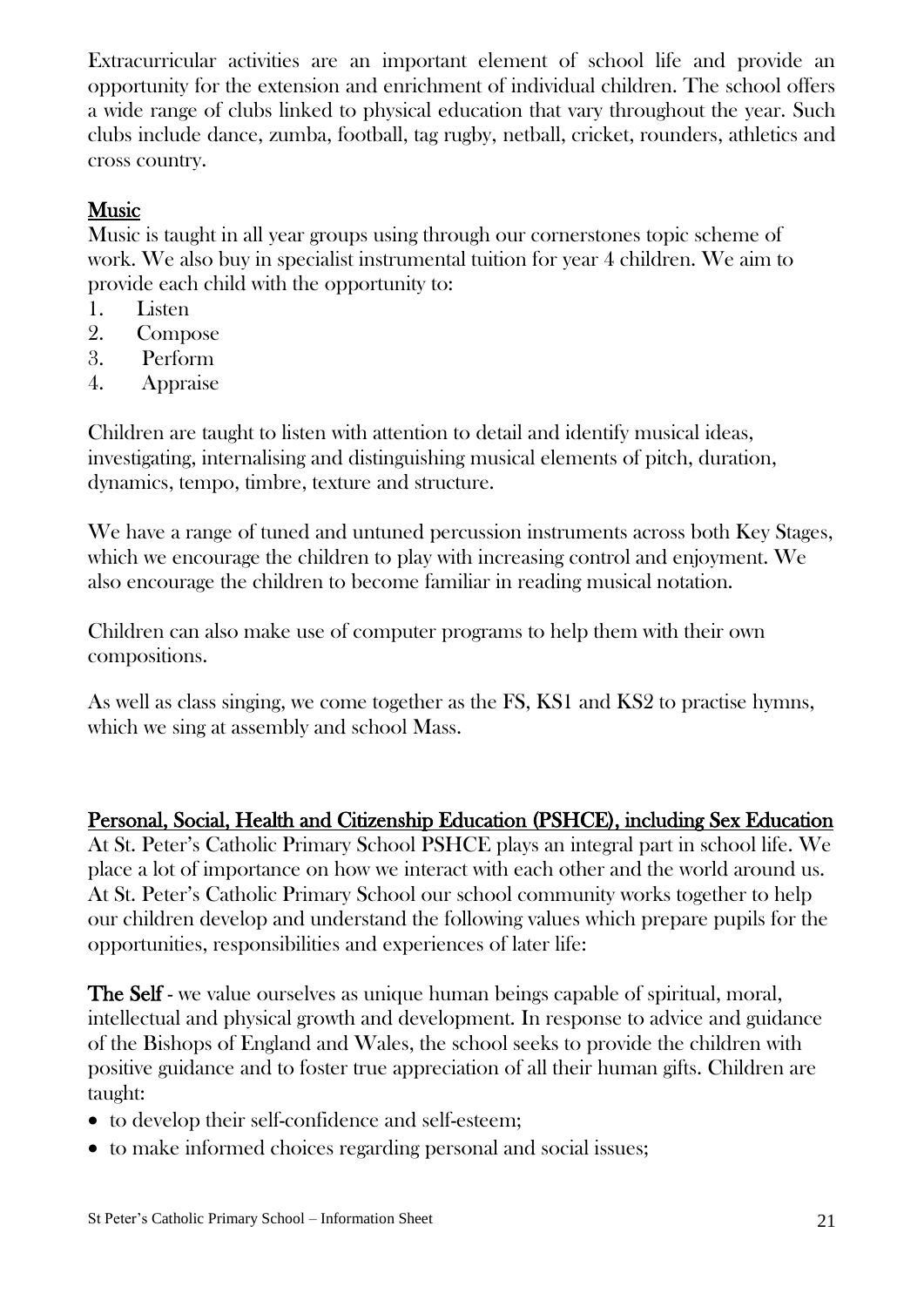be prepared to enjoy the experiences that life offers them both now and in the future.

Throughout the year a number of visitors are invited into the school to promote personal well-being and safety, e.g. local PCSOs to talk about 'Stranger Danger', cycling proficiency instructors for our Year Six children and a show/workshop linked to antibullying week.

Health education is promoted throughout the school; this is sometimes supported by the School Nurse. The children have opportunities to develop their understanding of what constitutes a healthy lifestyle and how they can keep themselves safe. The Life Education Bus, staffed by a trained educator, visits the school to promote healthy lifestyles. This ranges from how the different parts of our bodies work to how we can keep our bodies healthy, as well as (year 4 upwards) drug, tobacco and alcohol education. The discussion of drugs starts, in Year 4, by discussing the factors which may influence children to try cigarettes and alcohol. In Years 5 and 6 the emphasis is on finding out what drugs the children have already heard about, and to give them information in a factual, non-judgemental, non-sensational way.

Relationships - we value others for themselves, not only for what they have or what they can do for us. We value relationships as fundamental to the development and fulfilment of ourselves and others, and to the good of the community. At St. Peter's Catholic Primary School we encourage our pupils to play a positive, active and responsible role in contributing to the life of the school and the wider community.

A sex education programme - 'Journey in Love' - is implemented in all year groups. Parents are invited in to preview any DVDs used and to ask any questions they may have about the sex education programme. Parents have the right to withdraw their child(ren) from sex education that does not form part of the National Curriculum. Parents must inform the Headteacher, in writing, of their intention for this to happen.

Society - we value truth, freedom, justice, human rights, the rule of law and collective effort for the common good. In particular, we value families as sources of love and support for all their members and as the basis of a society in which people care for others.

The Environment - we value the environment, both natural and shaped by humanity, as the basis of life and a source of wonder and inspiration.

At St. Peter's Catholic Primary School we follow the 'Jigsaw' PSHCE scheme of work. We cover all the units, except 'Changing Me', which we substitute with our 'Journey in Love' unit.

# Art

Art in our school makes a major contribution to the spiritual and cultural development of pupils. We develop an ethos, which values imagination, inspiration and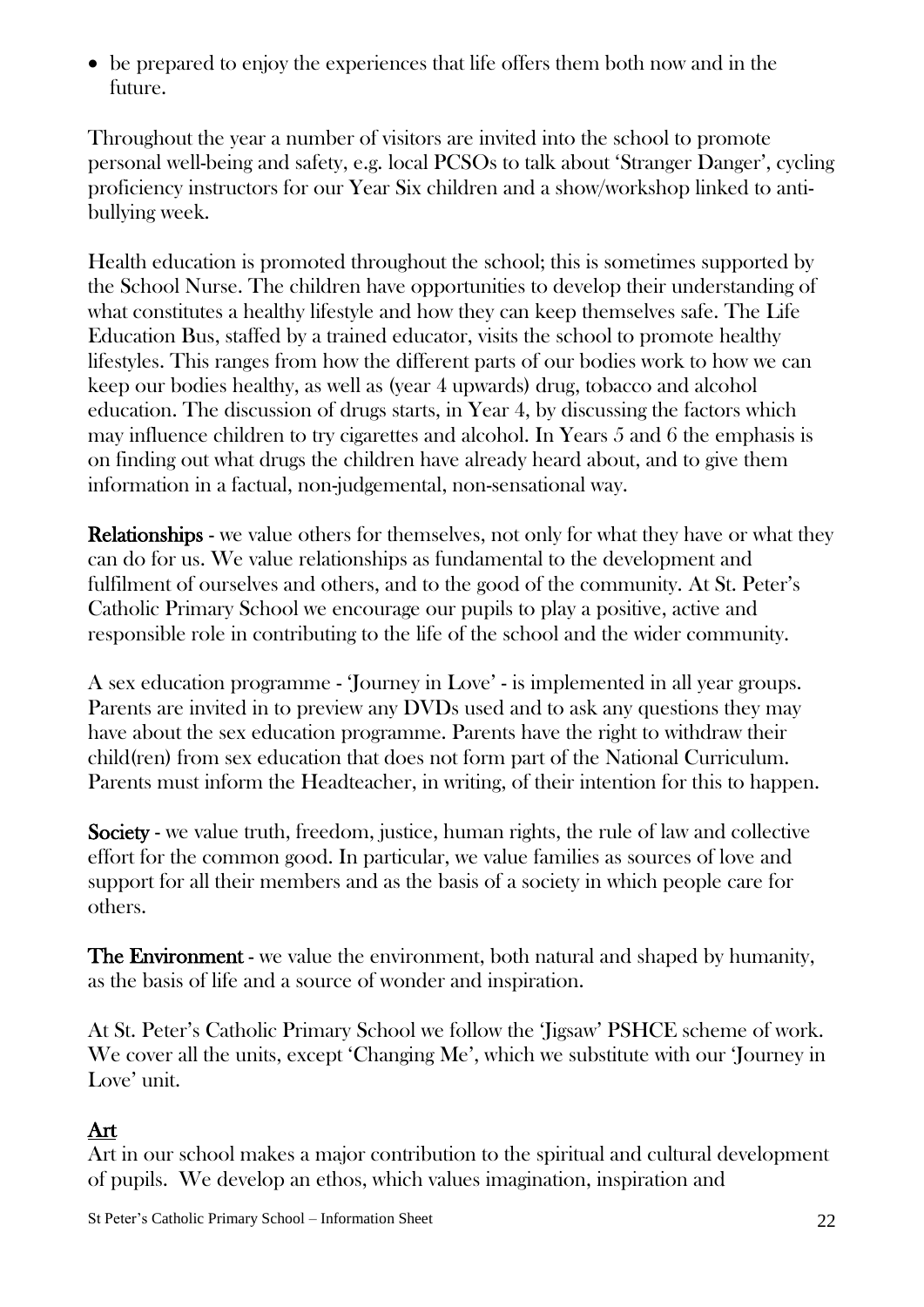contemplation. We also encourage a growing awareness of existing styles, methods and artists and media.

It includes the study of the human, material and natural world through observation and allows the children to produce original responses to themes or topics.

We aim to provide scope for children to experience as wide a variety of media as possible and to encourage increasing confidence in their use and individual achievements.

We also maintain a balance between direct teaching of processes and techniques and opportunities for challenging and open-ended projects that are dependent of pupil autonomy. We regularly provide situations for genuine collaborative work as well as encouraging individual pupil research, investigation and response.

By extending the children's experience of media as their course progresses at St Peter's, we hope all children will find an area of work in which they will feel success. The positive role of the teacher will be vital so that children will feel encouraged and a sense of achievement in the creative process. This in turn will help form the children's character and transform them into confident young people.

#### Homework

Your child will be set homework. This may be to do alone, or with your help. We set homework to support work that your child has done in class, or to prepare for a future lesson, as well as encouraging your child to take responsibility for a part of his or her own learning. You can help with this by providing a quiet place to do homework, and giving plenty of praise and encouragement. Your child will have a homework diary; please sign it when homework is done. Feel free to make any comments you may have in the diary.

# Gifted and Talented

At St Peter's Catholic Primary School we believe in treating all pupils as individuals and so catering for their individual needs. This includes those 5-10% of pupils of higher ability who we refer to as 'gifted' and 'talented'. The identification of gifted and talented pupils is a process in which all teaching staff have a part, but it is overseen and led by the Leader for gifted and talented. We use a range of strategies to identify more able and very able children. The identification process is ongoing and begins when the child joins our school and involves staff, pupils, parents and carers. The school learning environment is specifically planned to cater for Gifted and Talented pupils, as every classroom has a challenge area. Additionally, teachers use higher order questioning during lessons in order to extend the responses , ideas and thoughts of Gifted and Talented pupils. Children will be offered opportunities throughout their school career at St Peters to enhance their learning.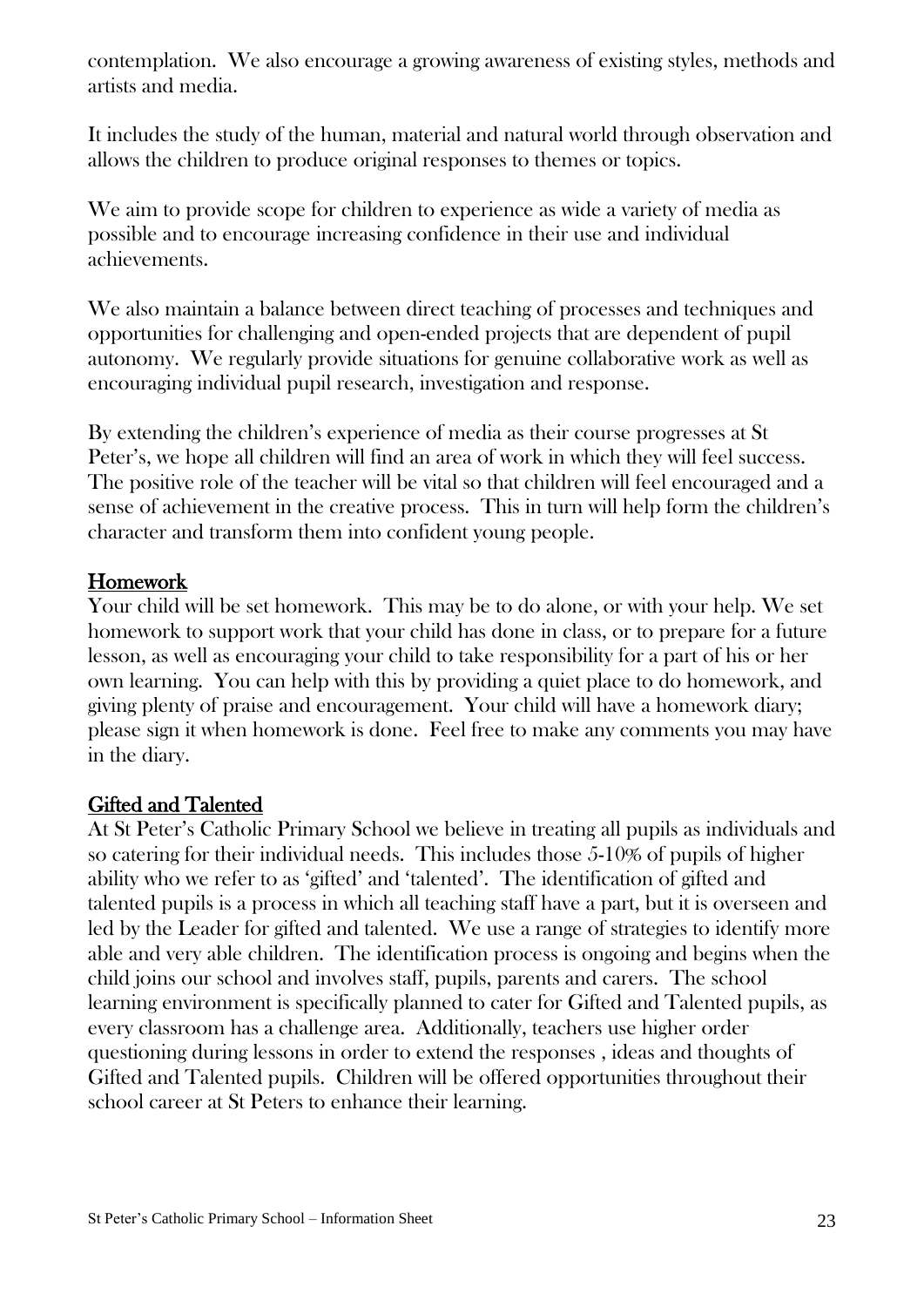# Special Educational Needs and Disability

The 1993 Education Act required the Secretary of State to issue a Code of Practice giving practical guidance to Local Educational Authorities and governing bodies of all maintained schools, on their responsibilities towards all children with Special Educational Needs and Disability (SEND).

In considering the Code the Special Educational Needs Co-ordinator (SENDCO) and all staff will do their best to identify, assess and make necessary provision for all children with SEND.

This provision may be provided by the class teacher, a teaching assistant, or the SENDCO as appropriate. However, when necessary, there will be consultation with outside specialists to request detailed assessment and guidance. We have welcomed this advice from services dealing with

- $\triangleright$  Visual impairment
- $\triangleright$  Hearing impairment
- $\triangleright$  Behaviour
- $\triangleright$  English as a second language
- $\triangleright$  Speech and language
- $\triangleright$  Occupational therapy
- $\blacktriangleright$  Learning difficulties.
- > The Educational Psychologist

St Peter's Catholic Primary School values the contribution that every child and young person can make and welcomes diversity of culture and intellectual style. The School seeks to raise achievement, remove barriers to learning and increase physical and curricular access for all. All children and young people with SEND are valued, respected and equal members of the school.

# ACCESSIBILITY PLAN

At St Peter's we strive to ensure that the culture and ethos of the school are such that, whatever the abilities and needs of the members of the school, EVERYONE is equally valued and treats one another with respect.

It is our duty under the DISABILITY DISCRIMINATION ACT (1995) not to treat disabled pupils less favourably, without justification, than their non-disabled peers, and to make reasonable adjustments to ensure that pupils who are disabled are not put at a substantial disadvantage in comparison to pupils who are not disabled. The duties apply to admission arrangements, the education and other services provided by the school for its pupils and exclusions from the school.

We have a duty to plan strategically to increase access to school premises and the curriculum to disabled pupils. This includes changes to physical features, as well as the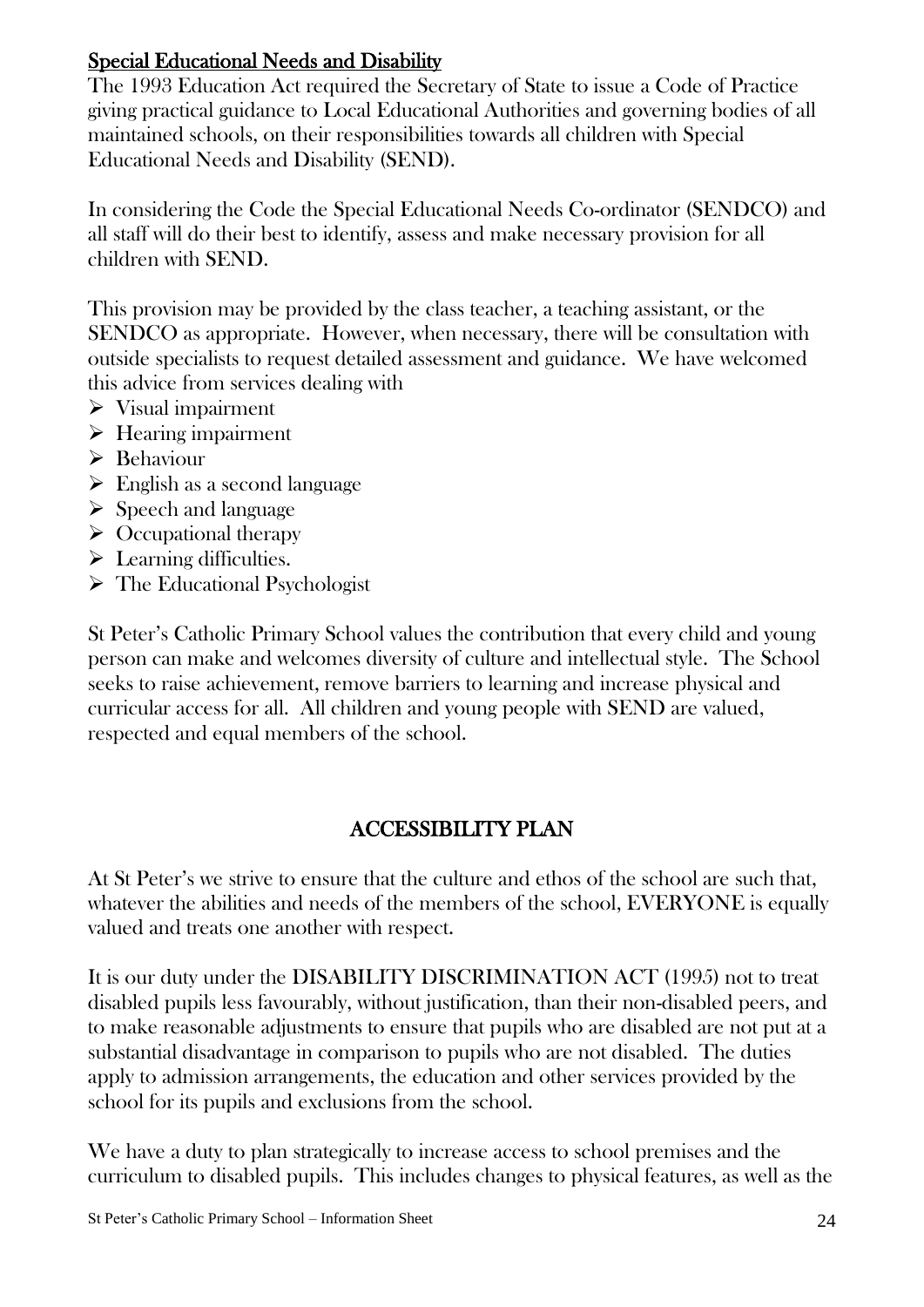provision of auxiliary aids and providing written material in alternative formats to ensure accessibility.

The LA and school governors have a duty to publish accessibility plans.

# We aim to include all pupils including those with disabilities in the full life of the school by:

# Having high expectations of all pupils:

- $\triangleright$  Finding ways in which all pupils can take part in a full curriculum including P.E. music and drama.
- $\triangleright$  Setting admissions policy and criteria, which does not discriminate against pupils with disabilities.
- $\triangleright$  Planning the physical environment of the school to cater for the needs of pupils and staff with disabilities.
- $\triangleright$  Raising awareness of disability amongst staff and pupils.
- $\triangleright$  Providing written information for pupils with disabilities, which is user friendly.
- $\triangleright$  Devising teaching strategies, which will remove barriers to learning and participation of pupils with disabilities.
- $\triangleright$  Increasing reading resources to ensure there are examples of positive images of disabled people.

# The three strands of the planning duty to impact on our accessibility plan are:

- $\triangleright$  Ways of improving the physical environment of the school for the purpose of increasing the extent to which disabled pupils are able to take advantage of education and associated services.
- $\triangleright$  Ways of increasing the extent to which disabled pupils can participate in the schools curriculum.
- $\triangleright$  Ways of improving the delivery of information to pupils with disabilities.

# Actions:

- $\triangleright$  Disability audit to be undertaken by Head and SEN governor.
- $\triangleright$  Action plan to be devised.
- $\triangleright$  Plan to be reviewed annually by governing body.

# DISABILITY AUDIT

Physical environment (steps, stairways, paving, parking, doors, gates, toilets, washing facilities, lighting, floor covering).

- $\triangleright$  Ramp to external door onto field.
- $\triangleright$  Disabled toilet.
- $\triangleright$  Disabled parking spaces.

# Physical aids (keyboard, seating, tables)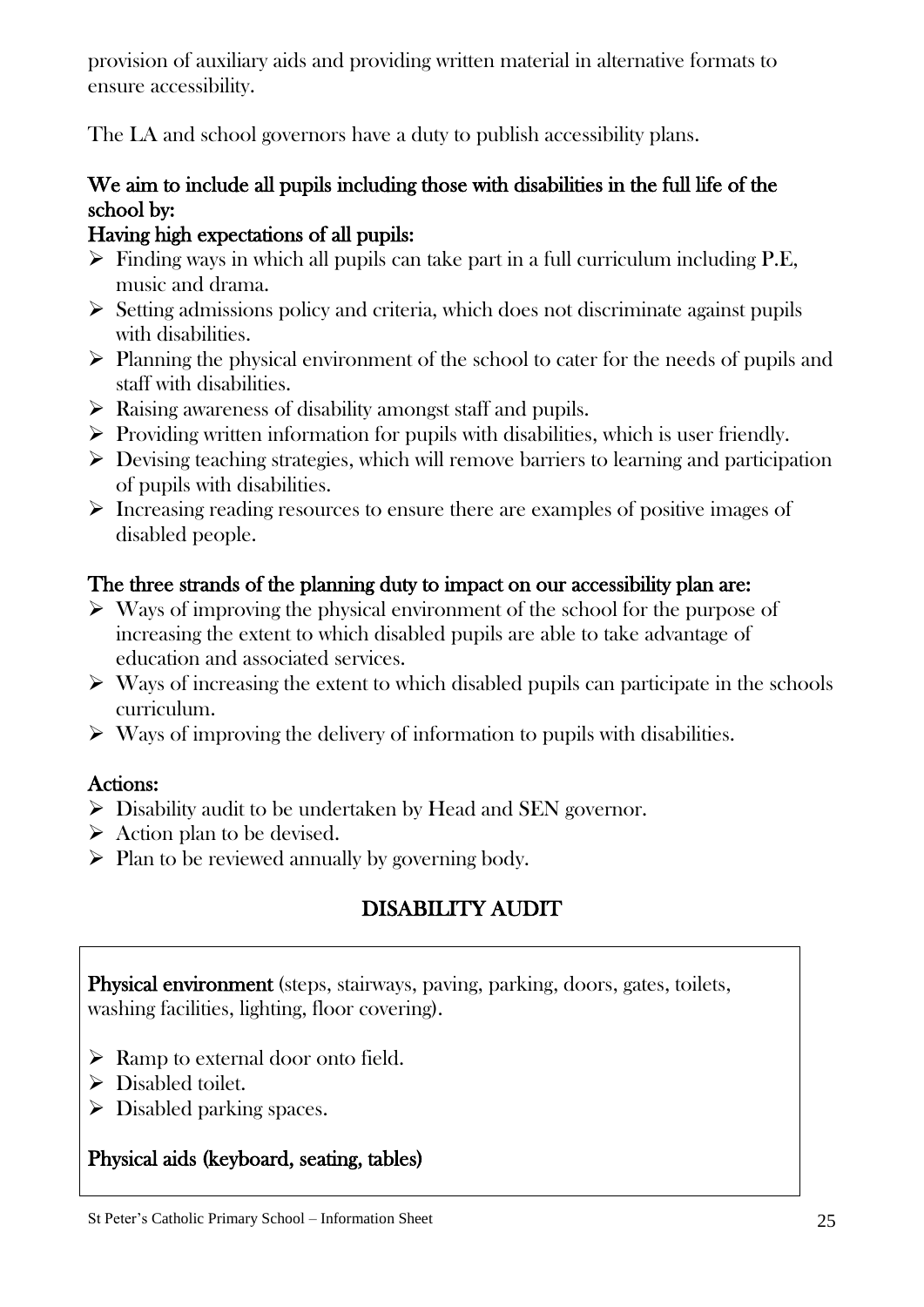- $\triangleright$  Sloping board.
- $\triangleright$  Seat cushion for occupational therapy.
- > Footrest.
- $\triangleright$  Smaller version of blue tables.

Participation in curriculum (teaching/learning classroom, organisation and support)

- $\triangleright$  Scissors.
- $\triangleright$  PE advice from occupational therapist.
- $\triangleright$  Staff training.

Delivery of information (format size of print/signing)

- $\triangleright$  Facilities available to enlarge print pictures.
- $\triangleright$  Careful planning for trips (risk assessment)

#### BEHAVIOUR

St Peter's Catholic Primary School is a school that expects children to be ready to learn and to always do their best. All children are expected to follow and understand the Golden Rules. As children progress through the school we expect them to become more self-disciplined and mature in the way they organise their work and relate to each other. Children are regularly reminded that if they are upset by another child they should adopt the following strategy:

 $\triangleright$  Try to ignore the annoying behaviour

 $\triangleright$  Find a member of staff and let them know what is wrong.

High standards of behaviour will be expected from all pupils. A firm framework of rules has been agreed based on mutual respect for persons and property.

A copy of the Behaviour Policy is available from the School Office.

# SCHOOL COUNCIL

The School Council comprises of 1 child elected from each year class. The aims of the School Council are to encourage participation and active citizenship, to gain new skills and confidence, to learn to listen to others and respect different opinions, and to act as the children's voice in the school.

Council members will attend half-term meetings to raise and address any issues highlighted by their own classes. These may be as diverse as looking at ways to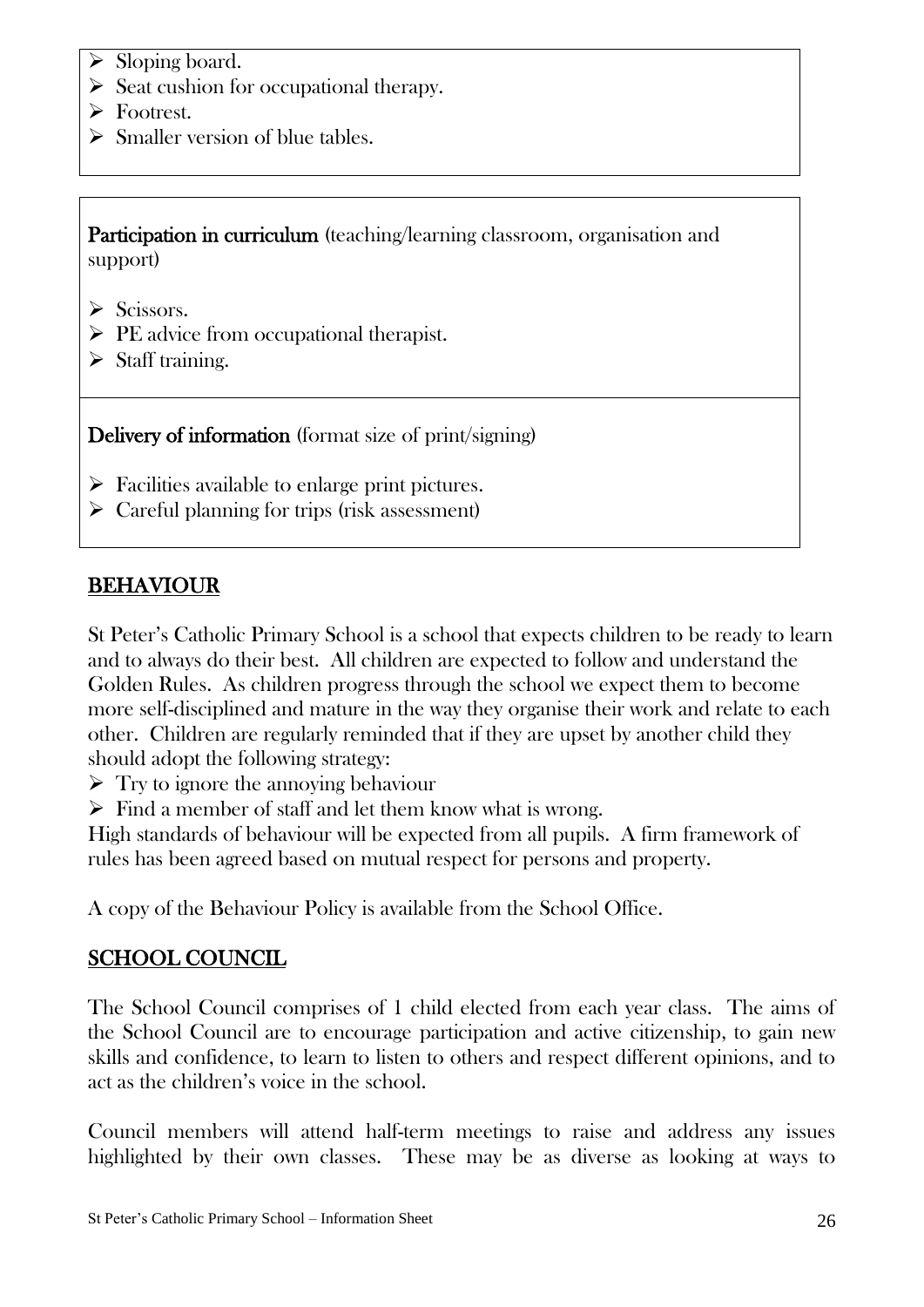improve the environment, becoming active citizens in the local community, fundraising or helping to change the behaviour of fellow pupils.

# SCHOOL UNIFORM

At St Peter's Catholic Primary School we take great pride in our school uniform as it is part of our identity. Our uniform is smart, functional, hardwearing, easy to obtain and maintain. All children are required to wear the school uniform and we appreciate your support in this matter.

Every item of clothing and all possessions brought to school should be clearly marked with your child's name. School uniform can be purchased from The Trutex shop in Northgate Street, Gloucester but parents are not obliged to buy uniform from just this shop.

| <b>BOYS' UNIFORM</b>          | <b>GIRLS' UNIFORM</b>       | <b>P.E. UNIFORM BOYS &amp;</b> |
|-------------------------------|-----------------------------|--------------------------------|
|                               |                             | <b>GIRLS</b>                   |
| <b>Black sensible shoes</b>   | Black sensible shoes (low   | Plimsoles/Daps for Indoor      |
|                               | heels)                      | P.E.                           |
|                               |                             | Trainers for Outdoor P.E.      |
| <b>Black or grey trousers</b> | Black or grey (classic cut) | Plain black, white or bottle   |
|                               | trousers                    | green shorts                   |
| SUMMER (Terms $1, 5$ &        | Bottle green skirt or       | Tracksuit bottoms in cold      |
| 6) Black or grey shorts       | pinafore                    | weather                        |
| may be worn (socks must       | SUMMER (Terms $1, 5$ &      |                                |
| be black/grey)                | 6) School summer dress      |                                |
|                               | may be worn with socks      |                                |
|                               | (not tights)                |                                |
| White shirt                   | White shirt                 | Plain white t-shirt            |
| School tie                    | School tie                  |                                |
| Bottle green v-necked         | Bottle green v-necked       | Jumper or tracksuit top for    |
| jumper or cardigan            | jumper or cardigan          | cold weather                   |
| Regular socks - not           | Bottle green or white knee  | PE Bag                         |
| luminous/jazzy                | socks                       |                                |
|                               | Bottle green tights         |                                |

The school uniform is as follows:

# **IEWELLERY**

Your child is allowed to wear a watch. If girls have pierced ears they may wear one pair of small studs. To protect your child, these must be removed before P.E., games, swimming etc. Your child is expected to remove and replace their own earrings. If your child cannot do this, then we ask parents to remove earrings before they come to school. This is in line with the Gloucestershire safety policy for Physical Education; staff cannot be responsible for removing or replacing earrings. Boys may not wear earrings.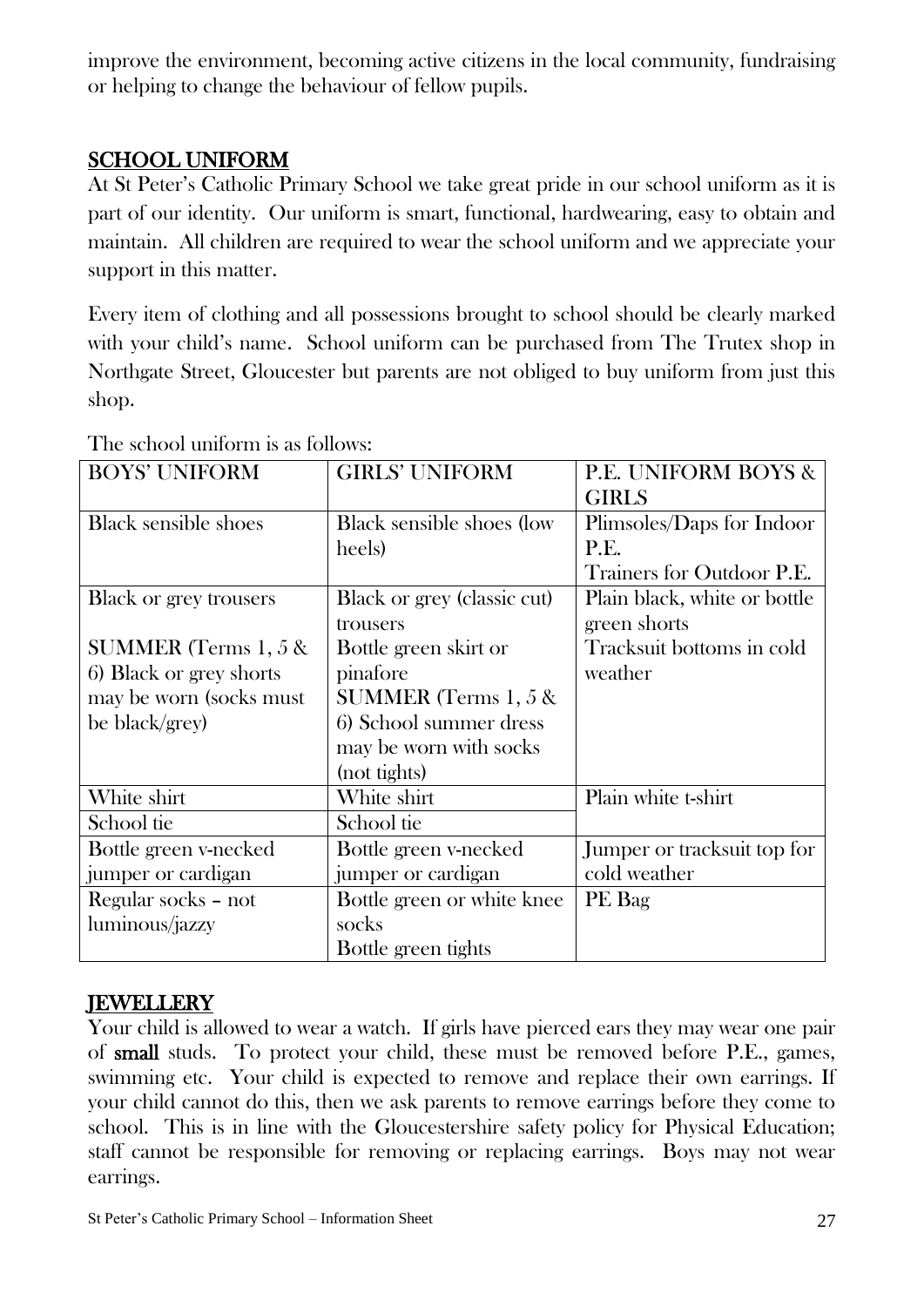# HAIR

If your child has long hair it should be clipped or tied back. Boys may have two lengths of hair, but the shortest should be a minimum of Grade 2. Mohican styles, shaved lines, tramlines, markings or patterns are not permitted. Excessive use of gel is not allowed. Coloured hair is not allowed.

# MAKE-UP and/or NAIL VARNISH is not permitted.

The school uniform is agreed and set by the Governors. Governors will meet with parents should there be a dispute about the uniform or where a family shows on-going disregard to the school uniform policy.

# PERSONAL POSSESSIONS

Please restrict the possessions your child brings to school. Mobile phones, MP3 players, toys and sweets are not permitted.

# ABSENCE FROM SCHOOL

#### Responsibilities of parents

KEEPING YOUR CHILD SAFE. We need to know your child is safe if they do not arrive at school. Parents should let us know by 9.00am at the very latest if their child won't be in school.

Parents have a key responsibility for promoting patterns of good attendance with their children, including ensuring children arrive at school on time and ready to learn every day. Parents also need to be aware of the importance of avoiding 'broken weeks' where some sessions are missed which leads to disjointed education and learning. Parents are encouraged to make an appointment with the Attendance Officer if they are worried about their child's attendance.

Every absence from school should be explained by a telephone call and followed up by a short note to the child's teacher on their return.

Absence for reasons other than medical or circumstances explained to the Headteacher are deemed to be unauthorised and will be recorded on your child's record and included in the school attendance figures. Lateness and attendance is carefully monitored. At St Peter's Catholic Primary School, we expect the children to arrive by 8.55am for registration ready for lessons at 9.00am.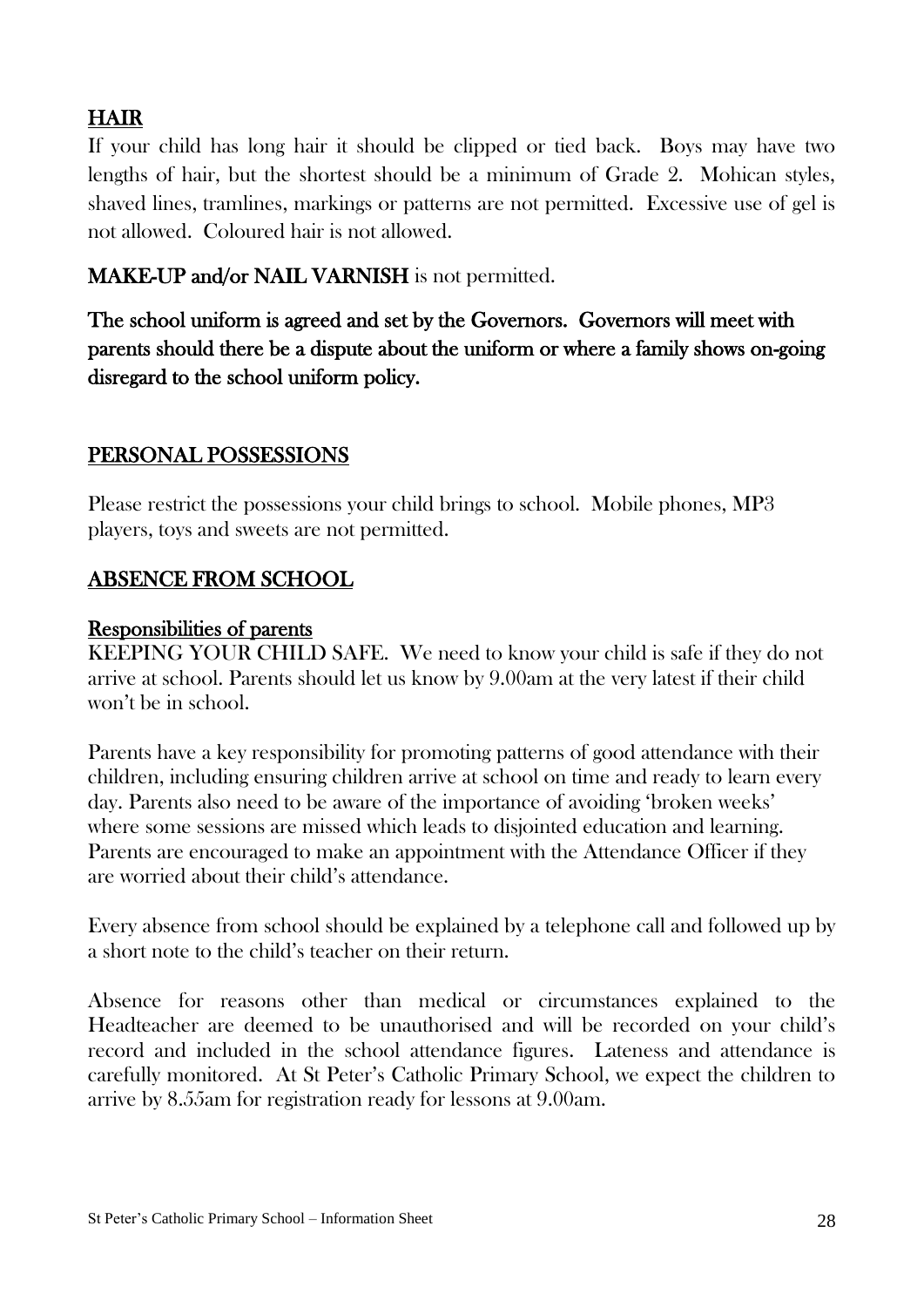# Penalty Notices

- $\triangleright$  Penalty Notices came into force with effect from February 2004. This procedure is to eliminate unauthorised absences.
- Poor attendance disrupts school routines and can interfere with children's attainment and learning levels.
- $\triangleright$  Penalty notices are issued as a deterrent and fines can be issued starting at £60.00.

# ILLNESS AND ACCIDENT

The school will make every effort to contact parents in the event of illness or accident. Should this prove impossible, the Headteacher will act in the best interests of the child. Please inform the school office of contact telephone numbers. Parents will be informed if first aid for serious bumps or grazes has been given. Please keep your child at home for at least 48 hours after a bout of sickness or diarrhoea.

# MEDICINE

Children may not keep medicine of any type in their possession whilst at school. To avoid the inconvenience of parents having to come to the school to administer prescribed medicines to their child, the administrative staff are willing, though not obliged, to do this if requested, under the direction of the Headteacher. We can only administer prescribed medicines and we must see the prescription details.

Inhalers – must be clearly marked with the child's name and class and in Key Stage 1 kept in their tray and in Key Stage 2 the child will carry it with them. Should your child require their inhaler during the day, they must ask a teacher or teacher's assistant who will supervise them.

Specific medical conditions and arrangements should be agreed with the Headteacher and Class teacher.

If the child has any allergies (nut, plasters etc) the class teacher is to be kept informed.

# PERSONAL ACCIDENT INSURANCE FOR PUPILS

Gloucestershire County Council strongly recommends that parents take out personal pupil insurance for their child. It is very important that parents should be aware that if an accident at school or on the sports field, neither the school nor the Council would automatically provide financial compensation. In cases of proven negligence and liability, compensation might ultimately be payable following extended and expensive legal action. The Governors have taken out separate insurance to cover all trips and visits, etc.

# CHILD PROTECTION

St Peter's Catholic Primary School – Information Sheet 29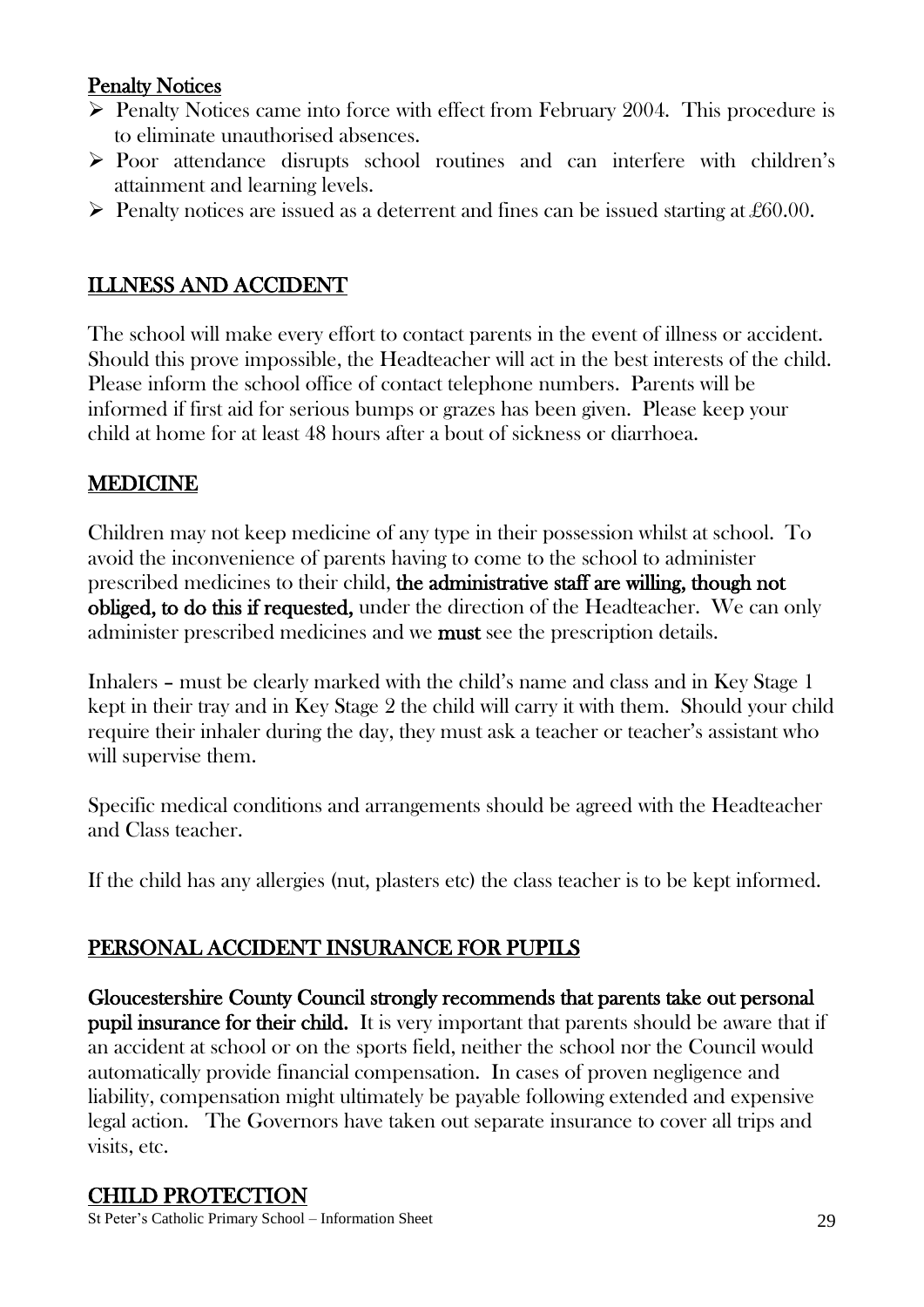We work closely with outside agencies to ensure the welfare of all the children in our school. We also have visiting speakers on general safety issues, such as the police, fire service, road safety and rail safety officers.

To ensure a safe environment for our children, all staff and anyone who helps regularly in school are subject to a Disclosure and Barring Service (DBS).

We are obliged to inform Social Services if we have any serious concerns about the welfare of any child. Mrs Baron, Miss James and Mrs Stack are the Child Protection Co-ordinators for the school.

# SCHOOL MEALS AND HEALTHY SNACKS

There are two options for the lunch hour:

- (a) Bring a packed lunch or
- (b) Buy a school meal.

Packed lunch - please provide clearly named polythene lunch boxes with plastic flasks.

Glass bottles and cans of fizzy drink are not acceptable. Please do not include sweets. Uneaten food and wrappings are taken home so parents can see what has not been eaten.

School meals – the menu for the week is printed in the weekly newsletter. There is a choice within the meal each day with a vegetarian option and salads and fresh fruit are always available. Meals must be paid for online through Parent Pay (£2.20 per main meal/pudding).

Parents requesting special diets for health or religious reasons should make arrangements with the School Cook.

During Morning Playtime –

- $\triangleright$  Children may bring in fruit/vegetable from home
- $\triangleright$  fresh fruit/vegetable selections is available free of charge for children in KS1 as part of a Government initiative.

Small cartons of milk are also available for children in KS1 – free of charge for Under 5's and children entitled to free school meals and approximately 23p per carton (this maybe subject to change) for over 5's. Milk is delivered on a daily basis and stored in a fridge until needed. Cool Milk at Schools Ltd administers this Milk Scheme but registration forms are available from the school office.

Please provide your child with a named plastic bottle in a carrier bag to enable them to have a drink of water whenever they wish.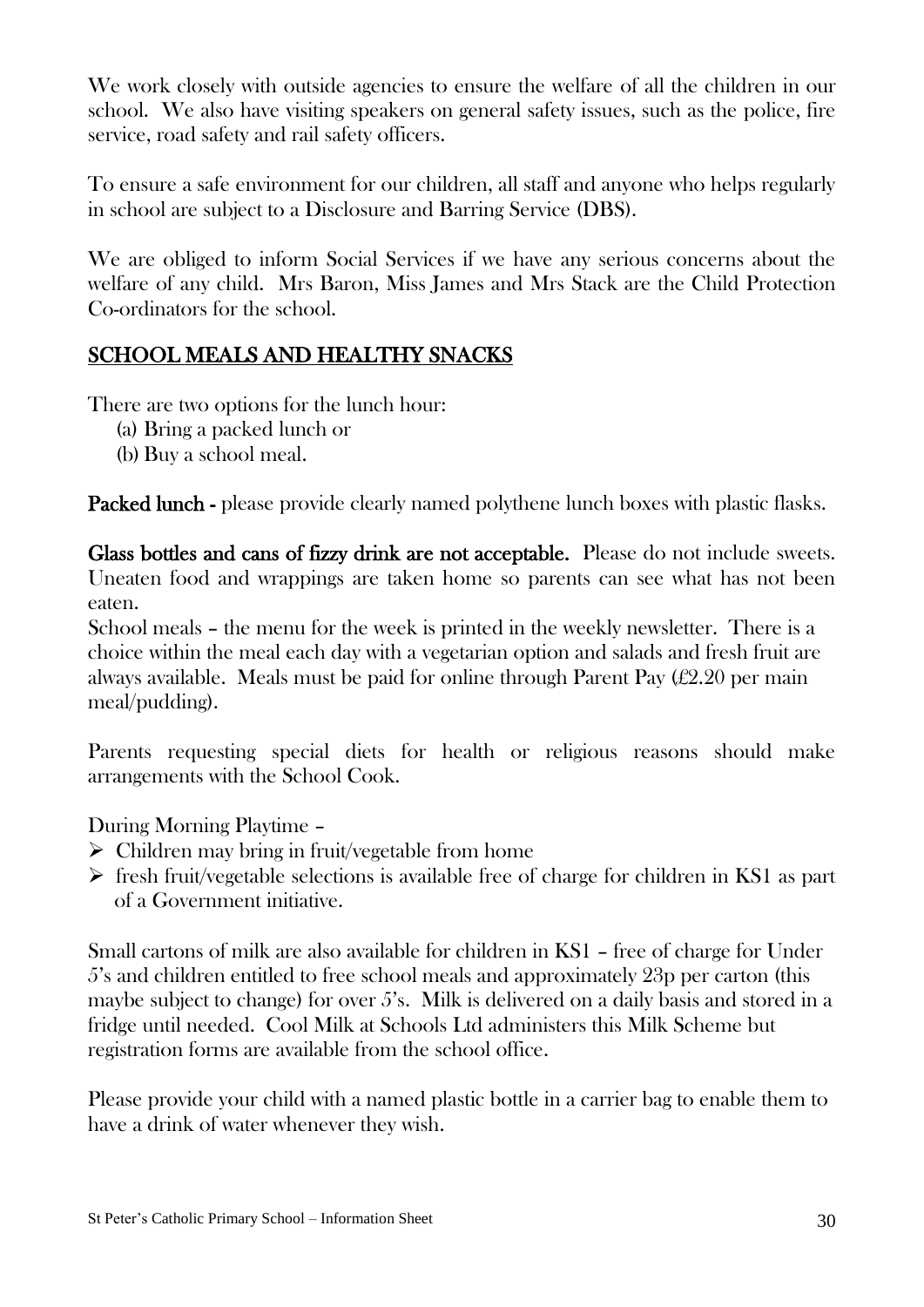# VISITING SCHOOL

Except when delivering your child to school, please call at the school office to announce your arrival on the premises. This is for the safety and security of your child. Please tell your child's teacher if you make new arrangements for the collection of your child from school and also please telephone the school if you are prevented from collecting your child by unforeseen circumstances, so she/he may be kept by the school office.

## PARENT HELP IN SCHOOL

This will be welcomed by the teachers; please offer your services for supporting groups of children at computer work, cooking, art work, sewing etc, if you have a regular period that you can spare each week. Parent helpers are now required to be checked for criminal convictions (DBS) in the same way as all school staff.

# FRIENDS OF ST PETER'S CATHOLIC PRIMARY SCHOOL ASSOCIATION

The PFA Committee has been re-established under the new name of 'Friends of St Peter's Catholic Primary School'. The Association exists to support the school and you become a member when your child comes to school. You will find out what is going on through Newsletters giving you the opportunity to help with any activities supported by the Association. The support offered is not only financial but contributions are also made in practical ways to help the school.

# CHARGING POLICY

Our School provides an education for children with money provided by the County Council. This means there are no compulsory charges to parents. However, from time to time we may ask for a voluntary contribution to cover transport costs. If this voluntary contribution does not cover the costs involved, we will not continue with the activity. Extended residential trips have to be paid for in full. We are a cashless school and all trips are to be paid using the online Parent Pay system.

If something in school is broken or damaged other than by accident, the school will ask for the full contribution to cover the cost of putting the damage right.

# TRANSPORT TO AND FROM SCHOOL

If you bring your child to school by car, you must park safely and thoughtfully. The Irish Club, near the level crossing on Horton Road, has kindly offered the use of their car park to parents for short-term stay only, for which the Governors are very grateful. The Irish Club management will not accept any liability for people or property on their site.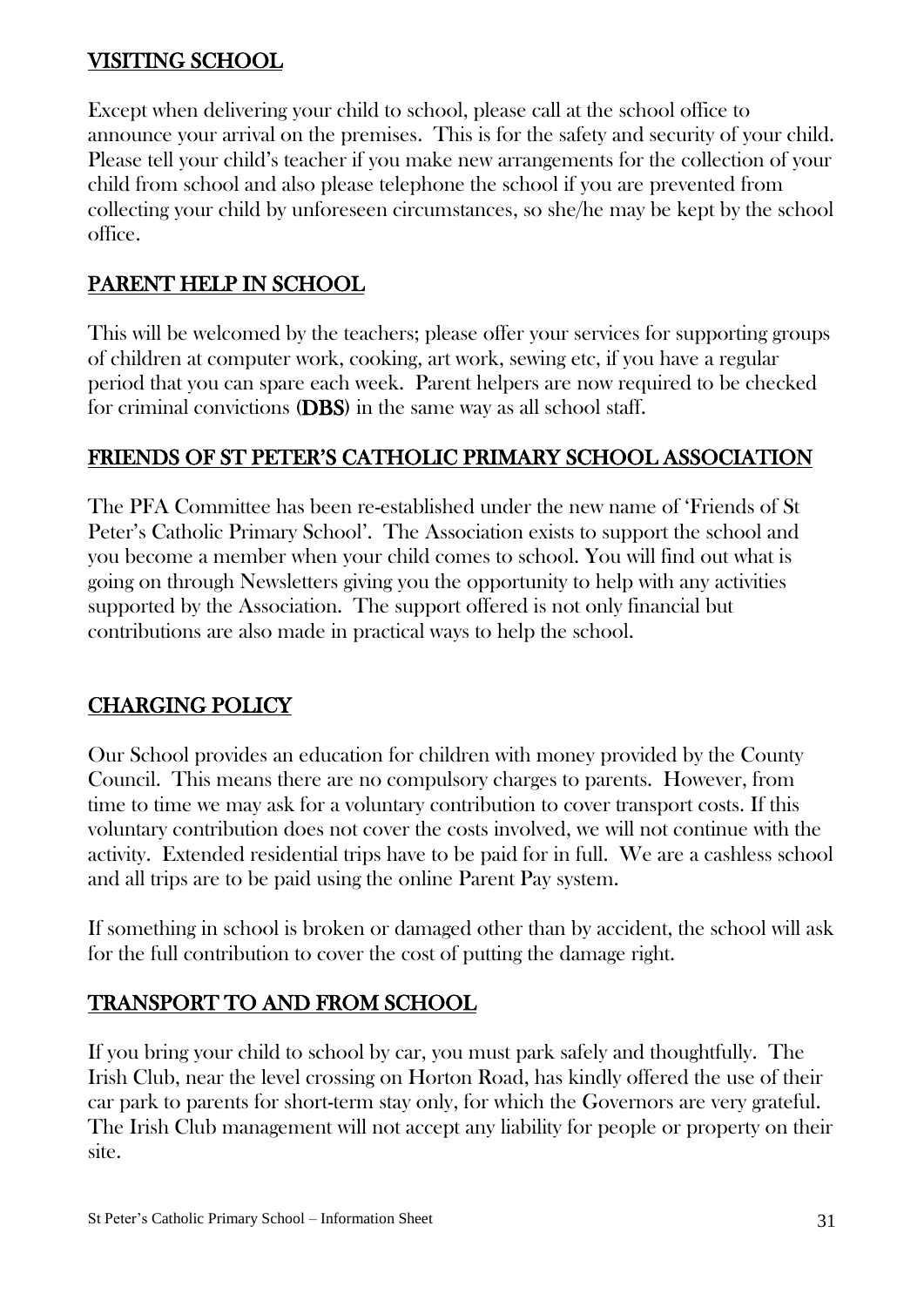With a main access to the hospital opposite the school, you will appreciate that emergency vehicles will need to be able to get through at all times. A wheel clamp has been introduced on land owned by the NHS Trust.

There is no right of way past Ermin House, situated next to the school. This is private property owned by NHS Trust.

If you and your child cross Horton Road outside school, you must use the School Crossing.

# DATA PROTECTION

In line with Government legislation concerning all school children, basic information about pupils is held on the school administration computer to assist with the efficient organisation of the school and children's educational needs. Security measures are taken to ensure that the information is kept confidential and is only available to authorised staff. It may be used for statistical purposes but this will not enable any pupil to be identified. The School and the Governing Body are registered with the Data Protection Register for the purpose of storing and disclosing such data.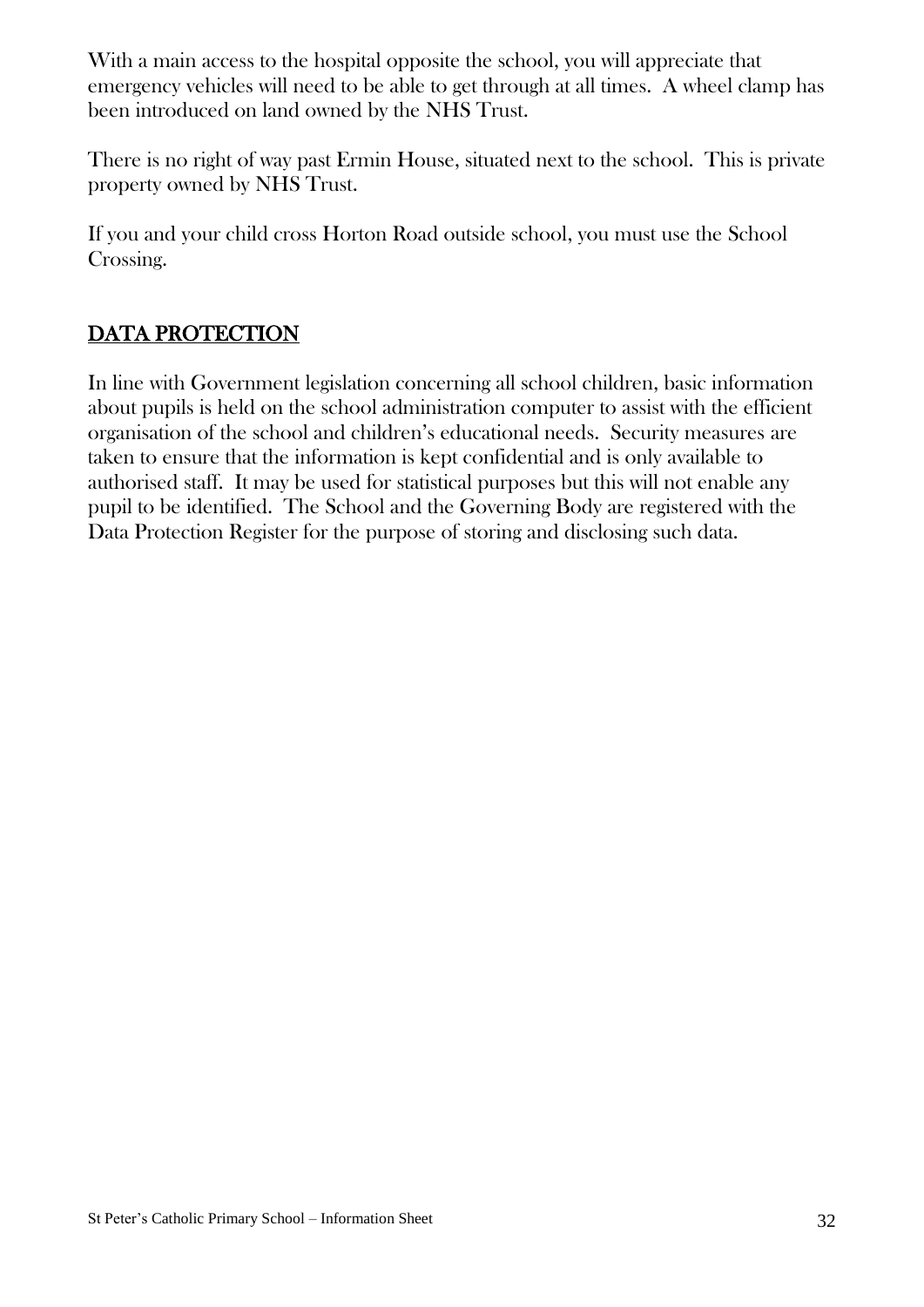

## ST. PETER CATHOLIC PRIMARY SCHOOL

#### HOME - SCHOOL - CHILD AGREEMENT

#### School will:

- Provide a caring Christian environment.
- Promote equality of opportunity
- Encourage children to do their best.
- Encourage children to take care of their surroundings and others around them.
- Keep you informed about general school matters and about your child's progress in particular.
- Be open and welcoming and offer opportunities for you to become involved in school.
- $\blacklozenge$  Inform parents about what the teachers aim to teach.
- Set, mark and monitor homework.
- Contact parents if there are any problems.

#### Family will:

- Make sure our child arrives on time. Registration is at 8.55am.
- Make sure our child attends regularly and provide a note of explanation when absent.
- Make the school aware of any concerns or problems that might affect our child's work or behaviour.
- Support the school policies and guidelines for behaviour.
- **v** Support our child in homework.
- Attend parents' evenings about our child's progress.

#### Child will:

- Wear school uniform and be tidy in appearance.
- $\triangle$  Do all my class work and homework as well as I can.
- Be polite and helpful to others.
- Take responsibility for my own actions.
- $\triangle$  Keep my hands and feet to myself.
- $\triangle$  Keep the school free from litter and graffiti.

#### Together we will:

- $\Diamond$  Foster a Christian attitude to life.
- $\Diamond$  Pray and worship together.
- $\Diamond$  Help children to achieve their best.
- Tackle bullying and promote respect for one another.
- $\Diamond$  Tackle any special needs.

| Headteacher's signature - | Chair of Governors -             |
|---------------------------|----------------------------------|
| Parent's signature -      | Child's Name and /or signature - |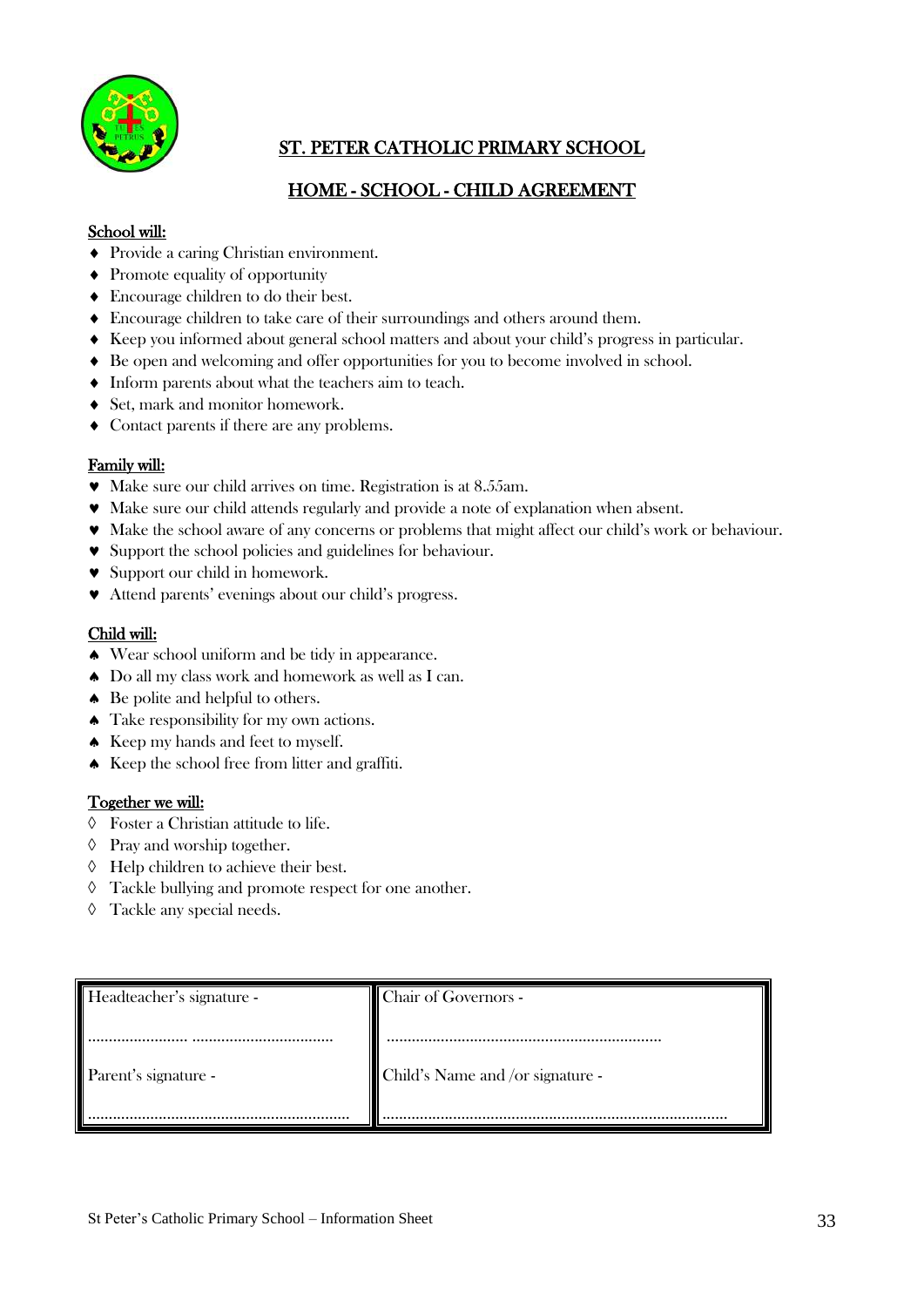# **ST PETER'S CATHOLIC PRIMARY SCHOOL**

**Horton Road, Gloucester. GL1 3PY (01452) 524792**

Website: [www.st-peters-pri.gloucs.sch.uk](http://www.st-peters-pri.gloucs.sch.uk/) Email: [admissions@st-peters-pri.gloucs.sch.uk](mailto:admissions@st-peters-pri.gloucs.sch.uk)

#### **INFORMATION SHEET – Please read & complete both sides of this Form**

IMPORTANT – THIS IS NOT AN APPLICATION FORM

#### **Personal Details**

| <b>Full Name of Child</b> |  |
|---------------------------|--|
|                           |  |
| Date of Birth             |  |

#### **Information for order of priority in the case of over-subscription (see Paragraph 5 of the School's Admissions Policy)**

#### **Siblings**

| <b>Child's Name</b> | <b>Current Class</b> |
|---------------------|----------------------|
|                     |                      |
|                     |                      |
|                     |                      |

#### **Additional Faith Information**

| <b>Child's Religion</b>                |  |
|----------------------------------------|--|
| Child's place and date<br>of Baptism * |  |
| <b>Parish</b>                          |  |

\*¤ If your child is a Baptised or has an equivalent certificate please include a copy of them. If applying as a Catholic parent, then please include a copy of your certificate.